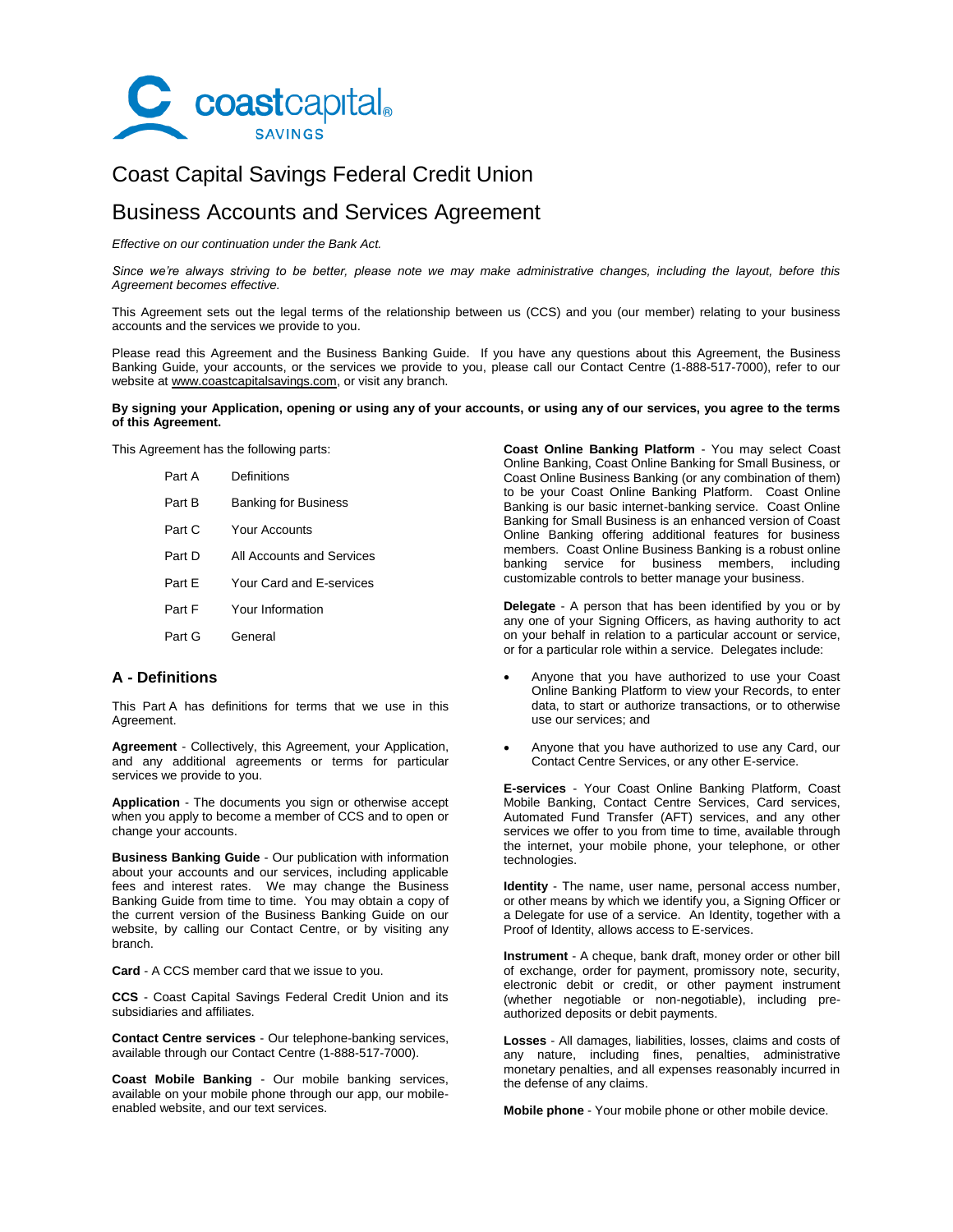**Our team** - Us, and our affiliates, our direct and indirect agents, service providers and suppliers, and the directors, officers, employees and agents of each of our team members. Our team does not include any third parties with whom you contract for third party services.

**PIN** - Your personal identification number for use with your Card, assigned by us or chosen by you.

**Proof of Identity** - The password, PIN, personal access code, or other means by which we verify your identity or the identity of your Signing Officer or Delegate. Proof of Identify may include answers to security questions, and may include the use of fingerprints, voiceprints, facial recognition, or other biometric means. An Identity, together with a Proof of Identity, allows access to E-services.

**Records** - Your eStatements, paper statements or paperless transaction history, and any other records that we provide or make available to you in connection with your accounts or our services.

**Signing Officer** - A person you have authorized to act as a signing authority on your Accounts.

**You, your and yours** - The corporation, sole proprietor, partnership, limited partnership, limited liability partnership, limited liability company, trust, estate, joint venture, unincorporated association, governmental entity, or other entity named in the Application, each of your Signing Officers and Delegates, and - to the extent applicable - each of your directors, partners, members, trustees, estate representatives, joint venture participants, and association members.

**We, us and our** - Refer to CCS.

# **B - Banking for Business**

#### **1. Business accounts and services**

We offer different types of business accounts and services, to better suit your needs. For certain services, you may be asked to sign additional agreements or agree to additional terms.

# **2. Your Signing Officers**

You will provide us with the names and titles of your Signing Officers, and any additional information we may require. You will notify us in writing immediately if there is any change in the names or titles of your Signing Officers and, until you do, we may continue to rely on the information that you previously provided to us. You will provide us with any documents that we may request to confirm the appointment of your Signing Officers and their authority to act on your behalf. For these purposes, you will use any forms we provide. You agree to be bound by and responsible for all transactions initiated or authorized by, all instructions given by, all use of your accounts or any service by, and all other activity of, any of your Signing Officers.

Whether or not your cheques or other instruments must be authorized by two or more Signing Officers:

 We may rely on instructions from any one of the Signing Officers in all circumstances, other than for cheques or other transactions that must be authorized by two or more Signing Officers;

- We may, in our discretion, require you or all of the Signing Officers to confirm any instruction or transaction;
- Any one of the Signing Officers may confirm that your accounts are correct; and
- Any one of the Signing Officers, or a Delegate with appropriate viewing or access privileges, may obtain information about your accounts.

# **3. Your Delegates**

Certain services may give you the option, or may require you, to identify one or more Delegates who will act on your behalf. For each service, we may establish different Delegate roles with different account or service privileges, and we may change those roles and privileges, with or without notice. Depending on the role, Delegates may be appointed by you or any one of your Signing Officers. You are solely responsible for the identification and management of all Delegates. You agree to be bound by and responsible for all transactions initiated or authorized by, all instructions given by, all use of your accounts or any service by, and all other activity of, any Delegate or any person purporting or appearing to be a Delegate.

Delegates may only be identified to us using our forms and processes. You will notify us immediately using our forms and processes if there is any change in your Delegates and, until you do, we may continue to rely on the information that you previously provided to us. You will provide us with any documents that we may request from time to time to confirm the appointment of your Delegates and their authority to act on your behalf. For these purposes, you will use such forms and processes as we may require. You will provide us with such information about your Delegates as we may request from time to time.

# **4. You are responsible for your Signing Officers and Delegates**

You will ensure that each Signing Officer and Delegate is fully informed of your responsibilities under this Agreement. You will ensure that each Signing Officer and Delegate complies with each of your obligations under this Agreement, including our polices and instructions relating to your use of our services. Any breach by a Signing Officer or Delegate of any of your obligations under this Agreement will be deemed to be your breach of this Agreement.

You will pay us for any losses that may be incurred by us or any of our team, including any claim brought by any person, that result directly or indirectly from a Signing Officer's or Delegate's failure to comply with any term of this Agreement. or the use, including any unauthorized use, of your accounts or our services by any Signing Officer or Delegate or by any person purporting or appearing to be a Signing Officer or Delegate.

# **5. Your Coast Online Banking Platform**

You may select Coast Online Banking, Coast Online Banking for Small Business, or Coast Online Business Banking (or any combination of them) as your Coast Online Banking Platform. (However, certain Coast Online Banking Platforms are not available for certain specialized accounts, and service fees apply for use of Coast Online Business Banking.) You may obtain information on the features and requirements of each platform by visiting our website, by calling our Contact Centre, or by visiting any branch.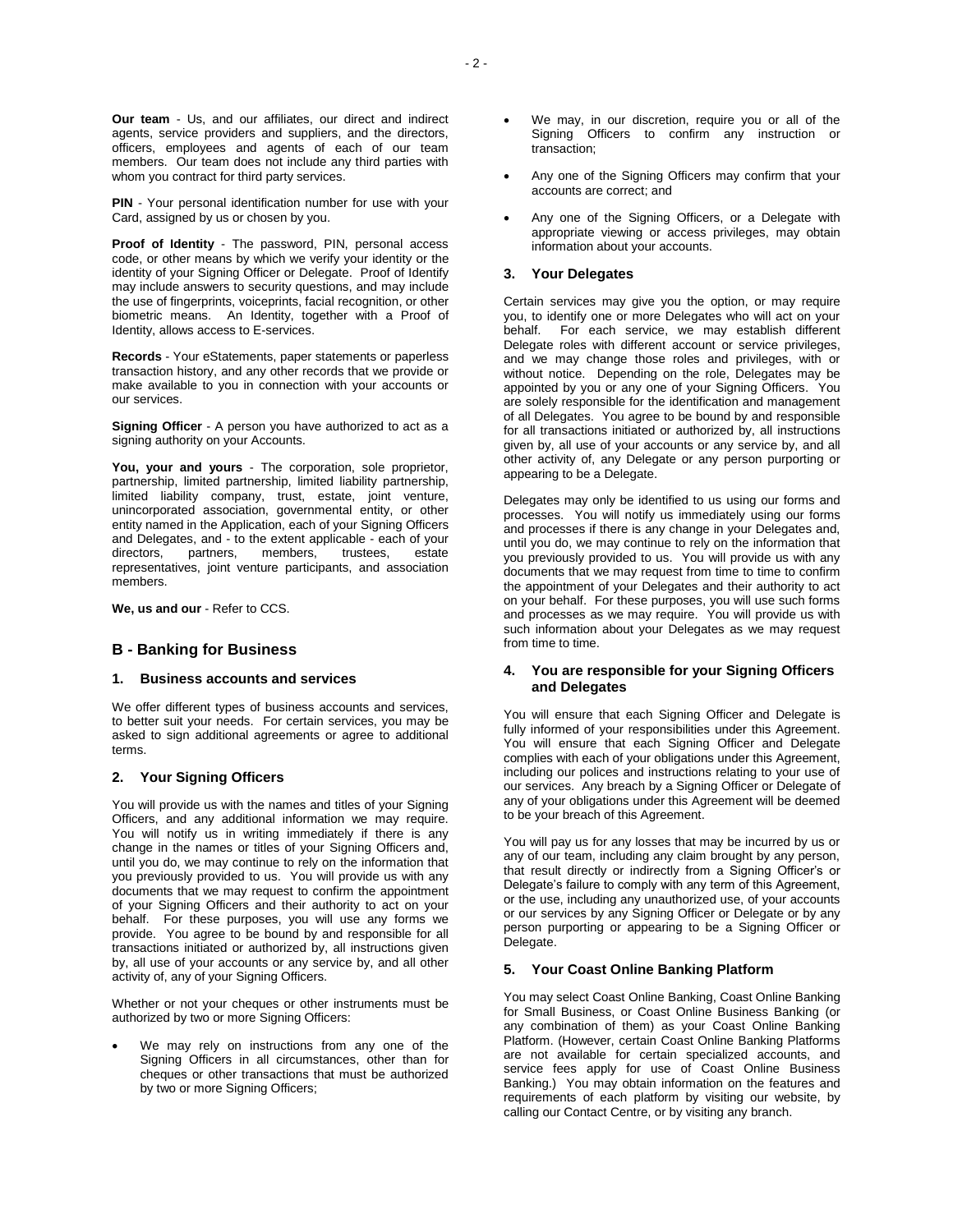If you use Coast Online Banking, any of your Signing Officers may individually elect to upgrade to Coast Online Banking for Small Business. If one of your Signing Officers upgrades to Coast Online Banking for Small Business, then that Signing Officer will be able to use certain features of Coast Online Banking for Small Business. However, any of your Signing Officers who have not upgraded to Coast Online Banking for Small Business will not be able to use those features.

Coast Online Banking for Small Business and Coast Online Business Banking allow you to link to other member accounts with us. We may limit the number of linked accounts, or the number, types or dollar amounts of transactions that may be made by you between linked accounts. We may decline to allow you to link to any account. We may apply a hold on any amount transferred to or from a linked account.

#### **6. Our information requests**

You will provide us with any information or supporting documents relating to you or your business that we may request from time to time.

## **7. If you are a partnership, limited partnership, or limited liability partnership**

*Joint and several liability* - If you are a general partnership, a limited partnership, a limited liability partnership, or a similar entity, then each of your obligations to us under this Agreement or otherwise will also be the separate and individual obligation of each of the partners, each of whom will be jointly and severally bound to us for the performance<br>of those obligations. However, if you are a limited However, if you are a limited partnership, then the liability of your limited partners is limited to the extent provided in the applicable partnership legislation and, if you are a limited liability partnership, then the liability of your partners is limited to the extent provided in the applicable partnership legislation.

*Dissolution* - If you are dissolved for any reason and if you continue to operate your accounts or use our services, then all actions taken after such dissolution will be binding on you and each partner, as if the dissolution had not occurred, until notice of the dissolution is received and duly acknowledged in writing by each branch where you have an account.

*Changes in partnership* - This Agreement will not be revoked by a change in the constitution of the partnership, limited partnership, or limited liability partnership, or the resignation of any partner. This Agreement will be binding on any person which may be formed from time to time as a successor to you and on each person who may be a partner, shareholder, or member in any such new person, to the same extent and with the same effect as if each such person had signed this Agreement.

*New partner* - If you admit any new partner, then this Agreement will be binding on that new partner and on you as if the new partner had signed this Agreement.

#### **8. If you are a trust or hold trust funds**

*No trusts without our approval* - You continuously represent, warrant, and agree that there are no funds in any account which are subject to a trust or ownership interest in favour of any other person (a "beneficiary"), except to the extent we have agreed to your use of the account for that purpose, and we have coded the account as a trust account in our records.

*Joint and several liability* - If there is more than one trustee, each of your obligations to us under this Agreement or otherwise will also be the separate and individual obligation of each of the trustees, each of whom will be jointly and severally bound to us for the performance of those obligations.

*Dissolution* - If the trust is dissolved for any reason and if you continue to operate your accounts or use our services, then all actions taken after such dissolution will be binding on you and each trustee, as if the dissolution had not occurred, until notice of the dissolution is received and duly acknowledged in writing by each branch where you have an account.

*Changes in trust* - This Agreement will not be revoked by a change in the constitution of the trust, or the resignation of any trustee. This Agreement will be binding on any trust which may be formed from time to time as a successor to you and on each person who may be a trustee of such new trust, to the same extent and with the same effect as if each such trustee had signed this Agreement.

*New trustee* - If you admit any new trustee, then this Agreement will be binding on that new trustee and on you as if the new trustee had signed this Agreement.

*Trust funds* - If your account contains trust funds, you continuously represent, warrant, and agree that:

- You have the legal capacity and power, authority, and discretion to deposit the trust funds in the account and provide any other instructions regarding any trust funds, your account or our services, including with respect to the deposit, investment, and withdrawal of the trust funds and the opening, operating, and closing of any account or the use of any service, and that this power, authority, and discretion may be delegated by you to any person, including your Signing Officers and Delegates.
- You are and will remain in compliance with all applicable laws and other obligations, including those applicable to any trust funds, account, or beneficiary.
- We are not bound to see to the execution of any trust, any applicable law, or any other obligation to which any trust funds, account, or beneficiary may be subject, whether or not we have knowledge of any of them.
- You will ensure that you instruct us to designate and code each account containing trust funds as a trust account in our records. You will keep all trust funds separate and apart from any other funds, investments, or other assets of yours, and will ensure they are not comingled, to the extent required by any applicable laws or other obligation. You will keep the trust funds segregated for each beneficiary to the extent required by any applicable laws or other obligation.
- You will not grant or permit any pledge or assignment of, or any security interest on, any trust funds, or account, except with our prior written consent.

*CDIC coverage* - The eligibility of trust funds for separate CDIC coverage per beneficiary is subject to your compliance with the requirements of CDIC. CDIC by-laws prescribe the time, form, and manner in which you must disclose the interest of a beneficiary to us. You should visit cdic.ca or call 1-800-461-2342 for details. We are not responsible for ensuring that such CDIC coverage requirements are met, and we make no representation in this regard.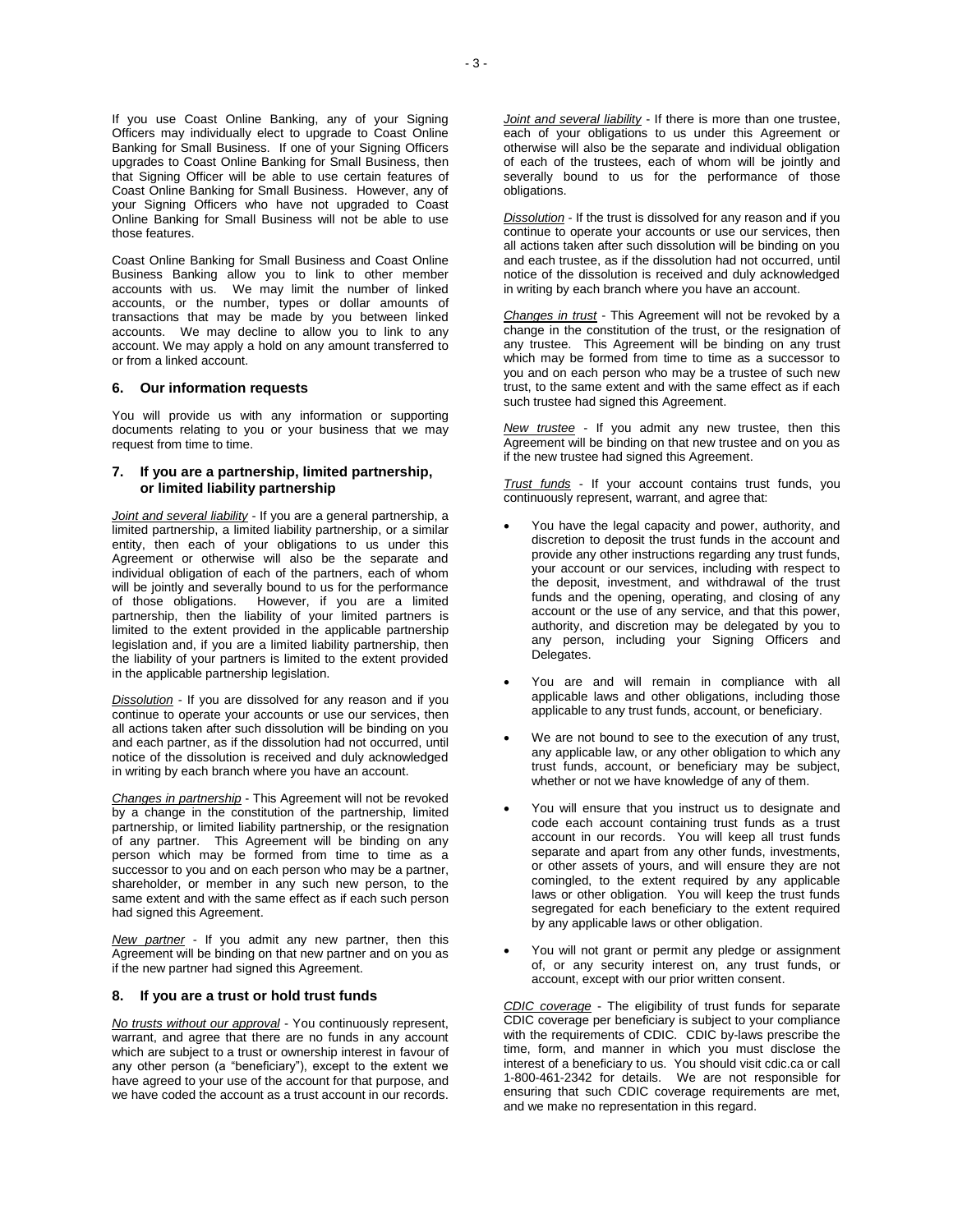*Investments* - You will direct us as to what investments are required for any trust funds in accordance with applicable laws and other applicable obligations. Subject to your direction, trust funds deposited in an account may pay interest through GICs of varying terms or other interestbearing deposits offered by us to you from time to time. We will rely on your directions respecting the investment of trust funds.

*You will pay any losses we incur* - You will pay us for any losses that may be incurred by us or any of our team, including any claim brought by any trustee, beneficiary or other person, that are connected in any way with any trust, trust funds or beneficiary, including any use of your accounts or our services that does not comply with applicable laws, any trust obligation, or any other obligation.

## **9. If you are a joint venture**

*Joint and several liability* - If you are a joint venture, each of your obligations to us under this Agreement or otherwise will also be the separate and individual obligation of each of the joint venture participants, each of whom will be jointly and severally bound to us for the performance of those obligations.

*Dissolution* - If you are dissolved for any reason and if you continue to operate your accounts or use our services, then all actions taken after such dissolution will be binding on you and each joint venture participant, as if the dissolution had not occurred, until notice of the dissolution is received and duly acknowledged in writing by each branch where you have an account.

*Changes in joint venture* - This Agreement will not be revoked by a change in the constitution of the joint venture, or the resignation of any joint venture participant. This Agreement will be binding on any person which may be formed from time to time as a successor to you and on each person who may be a joint venture participant, partner, shareholder, or member in any such new person, to the same extent and with the same effect as if each such person had signed this Agreement.

*New joint venture participant* - If you are a joint venture and you admit any new joint venture participant, then this Agreement will be binding on that new joint venture participant and on you as if the new joint venture participant had signed this Agreement.

#### **10. If you are an unincorporated association**

If you are an unincorporated association, each of your obligations to us under this Agreement or otherwise will also be the separate and individual obligation of each of persons who signed your Application as a sponsor, each of whom will be jointly and severally bound to us for the performance of those obligations.

#### **11. If you use a trade name**

You will not use a trade name with your accounts without our approval. If we give you that approval, you continuously represent and warrant that you have all necessary rights to use, and to allow us to use, the trade name. You will be liable for all instructions, transactions, account activity, and use of our services made using your trade name. In particular, you will be liable for all cheques and other instruments processed, made payable to, or endorsed using your trade name. You will not deposit any cheques or other instruments in your trade name for which you are not the intended payee. You will pay us for any losses that may be

incurred by us or any of our team, including any claim brought by any person, that result directly or indirectly from your use of your trade name, including our acceptance of cheques and other instruments processed, made payable to, or endorsed using your trade name.

#### **12. Your representations to us**

You continuously represent, warrant, and agree that:

- If you are an entity rather than an individual, you are duly organized (and, if a corporation, duly incorporated), validly existing, duly qualified, and in good standing under applicable laws, including in the jurisdiction of your incorporation or organization and in each jurisdiction where you carry on business. You have full power and authority to enter into this Agreement and to perform your obligations under this Agreement. Your entering into this Agreement and the performance of your obligations under this Agreement have been duly authorized by all necessary actions, and do not and will not conflict with any applicable laws, your constating documents, any by-laws, resolutions, or other similar documents, or any contracts to which you are a party or by which you are bound.
- Your use of your accounts and our services complies with all applicable laws and our policies and instructions.
- All information you provide to us from time to time in connection with this Agreement, your accounts or our services is and will continue to be true, complete, and accurate in all respects. Where possible, you will provide us with at least 30 days prior written notice of any change to that information.
- Unless we have provided our prior written approval, you do not own, operate, control or receive revenue from, and your accounts and our services will not be used, directly or indirectly, by, for, or on behalf of, and you are not controlled by: a money services business as defined under the *Proceeds of Crime (Money Laundering) and Terrorist Financing Act* (Canada) and regulations or by the Financial Transactions and Reports Analysis Centre of Canada (FINTRAC); an online gambling business or operation; a shell bank; a business engaged in or associated with an improper, illegal or unlawful activity; or any other business that we may, in our discretion, determine to be unacceptable.

We may, at any time, in our sole discretion, require that you provide confirmation of these representations in such manner or form as we may require, which may include an independent legal opinion.

## **13. You will not engage in money laundering or terrorist financing**

The *Proceeds of Crime (Money Laundering) and Terrorist Financing Act* (Canada) applies to the operation of your accounts and the provision of our services. We will from time to time adopt policies to address the reporting, recordkeeping, client identification and other requirements of that legislation. You will comply with all those policies, and you consent to our conducting such activities, including background checks, as we may consider necessary for the purpose of complying with our obligations under that legislation.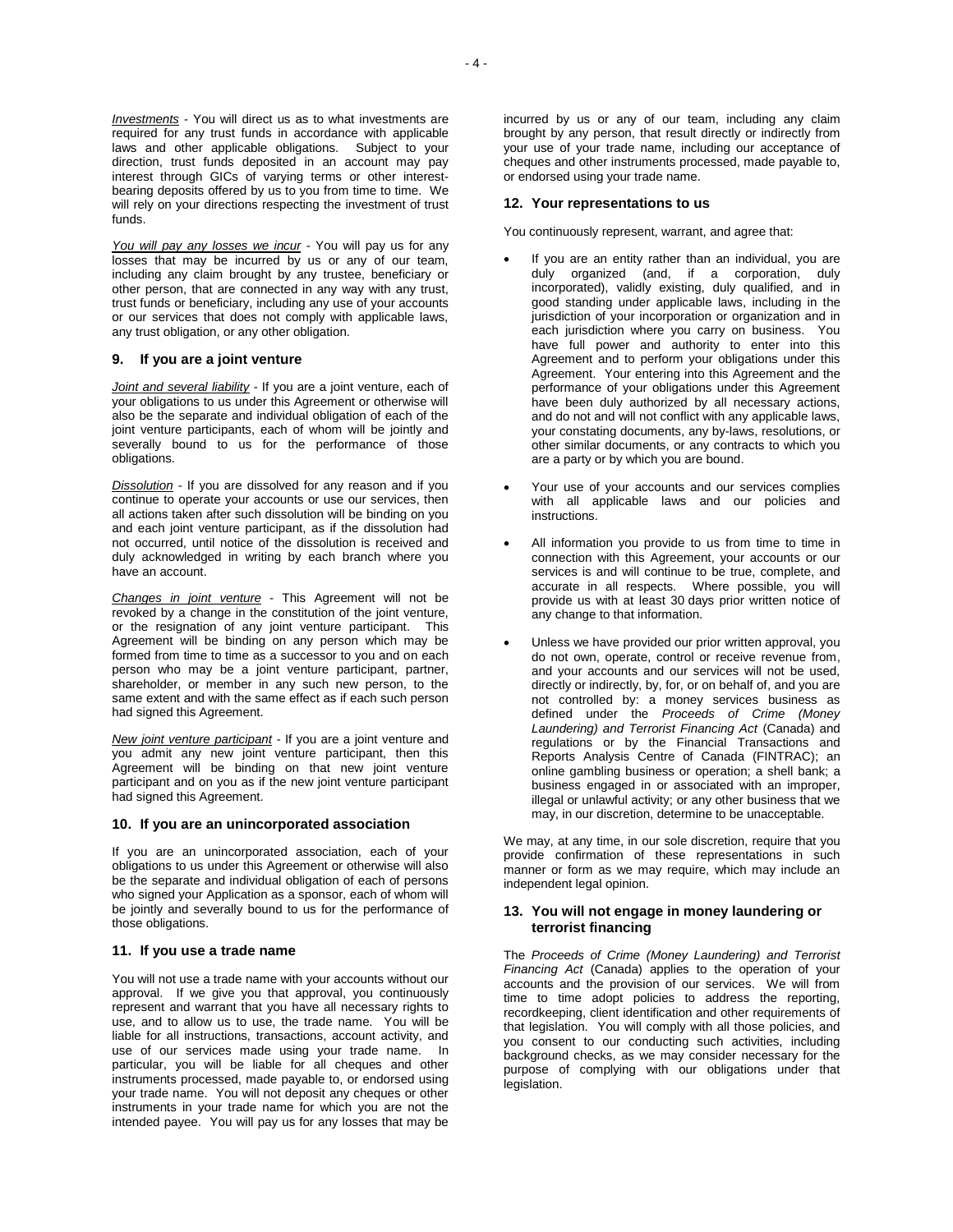You will not allow another person to use your accounts or our services, and you will not use your accounts or our services on behalf of or on the instructions of another person, except to the extent we have agreed to your use of the account or our services in that manner.

You continuously represent, warrant, and agree that:

- You have complied, and will comply, with all applicable laws relating to money laundering or terrorist financing, including the *Proceeds of Crime (Money Laundering) and Terrorist Financing Act* (Canada) and regulations and any requirements of FINTRAC.
- To the best of your knowledge, no regulatory authority or other person has ever conducted any type of investigation related to any activity in contravention of applicable laws relating to money laundering or terrorist financing with regard to your accounts or financial transactions, or any accounts or financial transactions under your control, or any accounts or financial transactions of, or controlled by, any person connected to you, other than routine and regular examinations by a regulatory authority in the normal course of business. For the purpose of this section, "person connected to you" means any person related to or affiliated with you, any of your directors or officers, or any director or officer of any person related to or affiliated with you.
- You have not been accused or convicted of an offence related to money laundering or terrorist financing, and, to the best of your knowledge, neither has any person connected to you.
- None of your assets, and to the best of your knowledge none of the assets of any person connected to you, have been frozen or subject to seizure due to an allegation of money laundering, terrorist financing, or other illegal activity involving accounts or financial transactions.

We may, at any time, in our sole discretion, require that you provide confirmation of these representations in such manner or form as we may require, which may include an independent legal opinion.

# **C - Your Accounts**

## **1. Your accounts**

You may open any number of business deposit accounts. You may only use your accounts for your business banking needs.

#### **2. How you make deposits to your accounts**

You may deposit funds to your accounts in person, by direct deposit or electronic transfer, by sending us digital images of cheques or other instruments using methods that are acceptable to us, by mail, or in any other manner acceptable to us from time to time. We may, but are not required to, credit to your accounts deposits made by any person on your behalf. All deposited instruments must be payable to you or to bearer. You authorize us to endorse in your name any instrument deposited without endorsement. We may not accept for deposit instruments which bear a prior endorsement (because we may be unable to verify that endorsement). Digital images of cheques and other instruments may be made or captured by us, or our agent, and also used by other financial institutions in connection with the exchange and clearing of instruments and the

settlement of payments. We may deal with images as if they were paper items and the original paper item may be destroyed and not returned to you. All deposits are subject to verification of the source of funds and to our policies on the acceptance of deposits. We may change those policies from time to time without notice. We may refuse to accept any deposit to your accounts.

*Our Hold Funds Policy* - We may place "holds" on deposits until the funds clear. If your deposit is held, you will not be able to access those funds. Our Hold Funds Policy provides more information about holds on deposits. You agree to our Hold Funds Policy. We may change the Hold Funds Policy from time to time. The current version of the Hold Funds Policy is available on our website. You may also obtain a copy by calling our Contact Centre or visiting any branch.

*Returned instruments* - If you deposit an instrument to your account, we may provide you with immediate credit, and attempt to collect payment on that instrument. If the instrument is returned to us unpaid, we may reverse the credit and any interest paid on that credit. If the reversal involves a currency exchange, you will pay any cost or loss associated with the currency exchange. Fees, commissions and spreads may also apply. See "If you purchase foreign currency" in section D-3. Anyone we hire (such as a financial institution or courier) to effect the collection of an instrument will be deemed your agent, not our subagent.

*Chargebacks* - We may debit your account for any amount that we determine, in our discretion, was credited to the account, or otherwise paid to you or on your behalf, as a result of an error or any instrument which may be forged, fraudulent, or unauthorized in any way, including as a result of a material alteration or any forged, fraudulent, unauthorized, missing, or incomplete endorsement or signature, or for which we are unable to receive irrevocable settlement or payment, in each case together with all associated losses. This will include the amount of an instrument payable to another person which is missing endorsements, or which has forged, fraudulent, or unauthorized endorsements, and the amount of an instrument for which any party is bankrupt or insolvent. This will also include any instrument which is dishonoured. unpaid, or paid and subsequently returned. You will immediately repay any overdraft caused by such debit, together with interest. We may make any other adjustments to your account to give effect to the above.

*Endorsement Stamp* - You may use a stamped impression bearing your name to endorse cheques or other instruments for deposit or otherwise. A stamped endorsement will have the same effect as an endorsement actually signed by your Signing Officers.

#### **3. How you access money in your accounts**

You may access money in your accounts in any of the following ways:

*Withdrawals* - You can make withdrawals from your account at any of our branches or through ATMs (unless you have a type of Card with limited privileges, such as a deposit-only Card). You may be asked to present your Card to withdraw funds. You may also be asked to provide additional identification. We may require you to notify us 5 days before you make a withdrawal, or to provide such other prior notice as we may reasonably require.

*Card payments* - You can use your Card to pay for goods and services (unless you have a type of Card with limited privileges that does not allow you to use the Card to pay for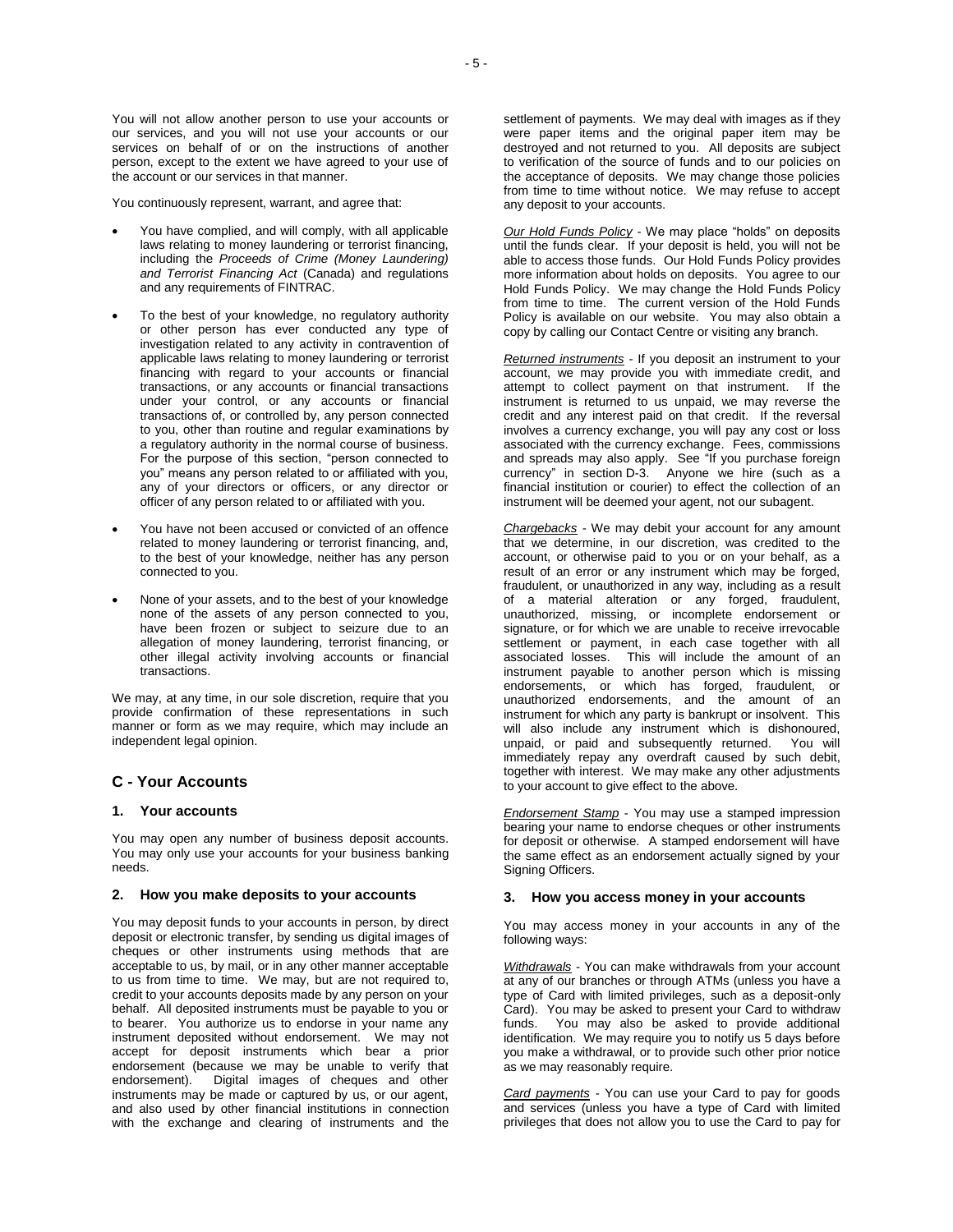*Cheques* - You can write cheques on any of your chequing accounts unless we indicate otherwise. Your cheques are encoded with your account number and may only be used with your account. If you use your cheques for another account they may not be accepted. We may refuse to accept a cheque with written account instructions that differ from the encoded account number, and we are not responsible if it is processed according to the encoded account number.

*Pre-authorized debits (PADs)* - You can arrange with another person (a payee) to have payments withdrawn from your accounts (debits) and sent directly to them on a regular basis. If a debit to your account does not comply with your agreement with the payee of the debit, or you revoked that agreement, or you did not receive any required prenotification, then you may have certain rights to reimbursement under Payments Canada's rules. We will not accept a claim unless it is made in compliance with those rules and within the time periods specified by those rules (usually 10 business days after processing for business PADs). We have no obligation to notify you that a PAD has been debited to your accounts. After the time periods specified by those rules, you must resolve the dispute directly with the payee.

*Transfers* - You can transfer funds from or between any of your accounts at any of our branches, or through your Coast Online Banking Platform, Coast Mobile Banking, or our Contact Centre Services. You can also transfer funds between accounts under the same membership at ATMs. You can arrange for us to transfer funds between your accounts with us, or from your account at another Canadian financial institution, on a regular basis with our preauthorized credit and debit services. You can also make payments to others using the various payment services we offer from time to time.

Access to your accounts and transactions may be subject to daily or other limits set by us from time to time. Some accounts may be subject to restrictions on the ways that you access them. For additional information, see the Business Banking Guide.

# **4. You are responsible for any use of your cheques**

Your cheques are for your use only. You are responsible for keeping your cheques and your Records safe at all times. You are responsible for all use of your cheques or other instruments, including any forgery or alteration.

You will notify us immediately if you discover any forged or unauthorized instrument or alteration. You will also notify us immediately if you become aware that your cheques or your Records are lost or have been stolen.

# **5. Stopping payment of a cheque**

If it has not already been paid, you may ask us to stop payment of a cheque or other instrument drawn on any of your accounts. Any stop payment must be done using the procedures we specify. The procedures may change from time to time. When we receive your request to stop a payment, we will make a reasonable effort to stop the payment. However, we will not be liable to you or any other person if we are unable to or otherwise fail to comply with your request. You will pay us for any losses that may be incurred by us or any of our team, including any claim

brought by any person, that result from our complying with, or failing to comply with, your request to stop a payment, even if caused by our gross negligence.

## **6. Cheque images**

We may, in our discretion, provide images of cheques and other instruments with your statements. Your Coast Online Banking Platform may permit you to view and print images of cheques and other instruments. Service fees may apply. Images may be provided or made available before we have determined whether the cheque or other instrument will be accepted. Providing or making an image available to you does not mean the transaction has been processed or obligate us to accept the cheque or other instrument. We have no obligation to provide you with physical cheques and other instruments. Physical cheques and other instruments may be destroyed.

## **7. Wire transfers**

We may, in our discretion, accept your instructions for the wire transfer of funds. We may rely, without verification, on the name and account number of the recipient of your wire transfer as provided by you. Your wire transfer instructions are irrevocable once processed by us. You will pay all fees and costs charged or incurred by us and other financial institutions involved in the wire transfer. Your wire transfer may be affected by cut off times, differing time zones, and other restrictions. If you provide incomplete or incorrect information, your wire transfer may not be processed, or may be processed incorrectly. There is no guaranteed time or date of delivery of your wire transfer. Your wire transfer may be subject to government interception. The recipient of your wire transfer may be charged additional fees by other financial institutions. If your wire transfer is returned, it may be subject to exchange rate fluctuations and to additional costs charged or incurred by us and other financial institutions.

#### **8. Interest on your accounts**

We pay interest on interest bearing accounts. Refer to the Business Banking Guide for information about interest on your accounts, including the current interest rates and how we calculate and pay interest. You may also obtain information on current rates by visiting our website, by calling our Contact Centre, or by visiting any branch. The interest rates, and how we calculate and pay interest, may change. We may notify you of the change by any method described in "How we communicate with you" in section G-2.

## **9. You may choose your preferred method of record-keeping**

You may choose your preferred method of record-keeping. You may change your choice by calling our Contact Centre or by visiting any branch.

*Paperless.* If you have chosen 'Paperless' as your recordkeeping option, you will not receive any account statements (unless we are required by law to send them). You must promptly review your transaction history through your Coast Online Banking Platform or Coast Mobile Banking, by calling our Contact Centre, or at any branch. If you wish to keep a permanent copy of your transaction history, you should save it in hard copy or electronic format from your Coast Online Banking Platform. Copies are also available at any branch. Service fees may apply.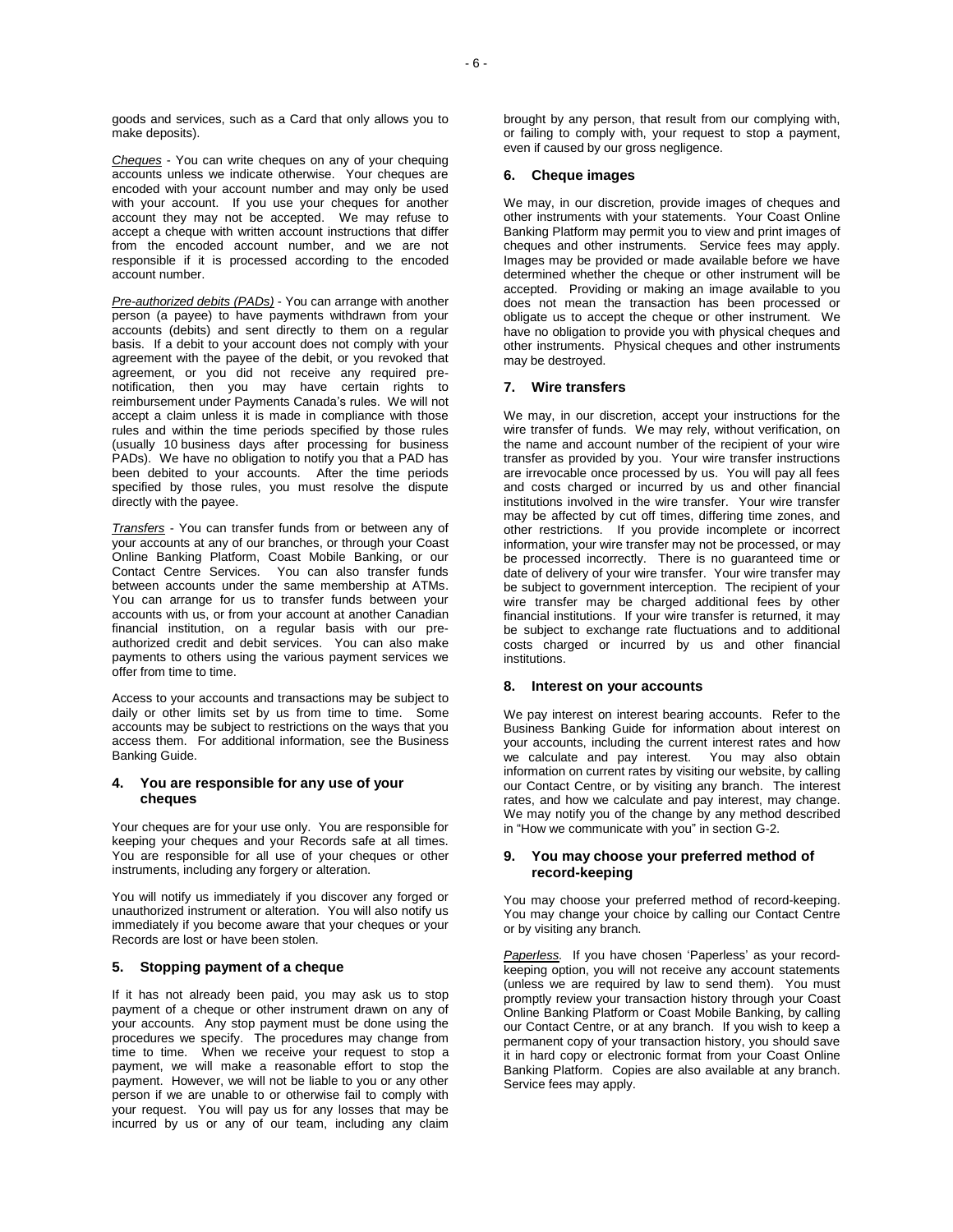*eStatements*. If you have chosen 'eStatements' as your record-keeping option, your electronic statements will be posted in your Coast Online Banking Platform (or in one or more of your Coast Online Banking Platforms, if you use more than one Coast Online Banking Platform). An eNotification is our electronic notice that an eStatement is available on your Coast Online Banking Platform (or in one or more of your Coast Online Banking Platforms, if you use more than one Coast Online Banking Platform). If you elect to receive eNotifications, or if you have a line of credit or variable rate fixed term credit, we will send an eNotification to you when your eStatement is available. eNotifications are sent to the email address you provide to us. You will immediately notify us of any changes to your email address. Failure to provide a valid email address may disrupt delivery of eNotifications, and we may then need to send you paper statements. Paper statement service fees would apply. If we are unable to provide an eStatement for any reason, we may send a paper statement. You will remain responsible for reviewing your account activity through other available methods during any period when you have not received an eNotification or an eStatement. You have the right to withdraw your consent to eStatements at any time. If you wish to do so, please call our Contact Centre or visit any branch. eStatements will be retained and available for 7 years. If you wish to keep a permanent copy of your eStatements, you should save them in hard copy or electronic format from your Coast Online Banking Platform.

*Paper statements*. If you have chosen 'Paper Statements' as your record-keeping option, your statements will be mailed to the most recent address you have provided to us. Service fees may apply. You will advise us promptly if you have not received your statement within 10 days of when you would normally receive it. If paper statements have been returned to us as undeliverable, your paper statements may cease until you provide us with a current mailing address. You will remain responsible for reviewing your account activity through other available methods during any period when you have not received a paper statement.

If you have chosen 'Paper Statements' or 'eStatements' for an account for which you have not made a withdrawal or deposit for more than one month, you may not receive a statement until you subsequently make a withdrawal or deposit to the account.

## **10. You must immediately notify us of any errors, omissions or unauthorized transactions**

You will promptly and carefully examine your Records. You will immediately notify us in writing of any errors, omissions or unauthorized transactions in the Records as soon as you discover them. The notice periods and release below apply even if your Record is delayed, or you have not received it, or you have failed to review it, or you have failed to review your account transaction information on your Coast Online Banking Platform or Coast Mobile Banking, by calling our Contact Centre, or at a branch.

If we do not receive written notice from you of any errors, omissions or unauthorized transactions in your Records within the following notice periods:

- If you have chosen 'eStatements' or 'Paper Statements', within 30 days of the statement date; and
- If you have chosen 'Paperless', within 30 days of the transaction date.

then you agree to accept the account balances and the account transaction information, fees and instruments posted to your account, and you will not be credited with any amount that does not appear in the account transaction information as shown in your Records, even if a debit entry was not authorized or was based on a forgery or was otherwise wrongly or fraudulently made. You also agree that we will be released from any claim with respect to every transaction, fee, entry or instrument in the Records or posted to your account, and any other claim in connection with your account, including without limitation claims for negligence, conversion, breach of trust, breach of fiduciary duty, or breach of contract. This section does not prevent us from correcting amounts added to your account by any error or a system malfunction, and this section does not apply to the extent that you have rights to reimbursement in relation to PADs under Payments Canada's rules (see section C-3).

## **11. Errors and system malfunctions**

If your account is incorrectly debited due to any error or system malfunction, we will pay you the amount of the debit. If your account is incorrectly credited due to any error or system malfunction, you will pay us the amount of the credit. We will not unreasonably restrict you from your use of these funds while the matter is being resolved.

## **12. Compliance with laws**

All instruments will be issued and paid and all transactions will be processed in accordance with applicable laws, the rules of Payments Canada and any foreign clearing associations, Interac rules, and any self-regulatory codes adopted by us, such as the Canadian Code of Practice for Consumer Debit Services. You will comply with any applicable rules of Payments Canada, including its rules relating to preauthorized debits and the large value transfer system.

#### **13. We may restrict your access to your accounts**

We may restrict your ability to withdraw or transfer funds in any of your accounts, freeze or close any of your accounts, or suspend any services, with or without notice if:

- Required by law or a regulatory authority;
- We believe that you or any of your Signing Officers or Delegates are a victim of identity theft, or that any account activity is suspicious, or possibly illegal, fraudulent or unauthorized;
- Your account is operated in a manner that is unsatisfactory to us, including by a person whom we suspect may be engaged in financial abuse;
- You or any of your Signing Officers or Delegates breach the terms of any agreement or policy applicable to your account, or any other agreement with us;
- We are notified that a claim has been made or may be made against funds in your account;
- There is any dispute or doubt as to who has the authority to operate your accounts or use our services;
- You have declared bankruptcy or become the subject of bankruptcy proceedings or a receiver is appointed over your assets;
- You have been declared, or we believe you might be, mentally incompetent or incapable of managing your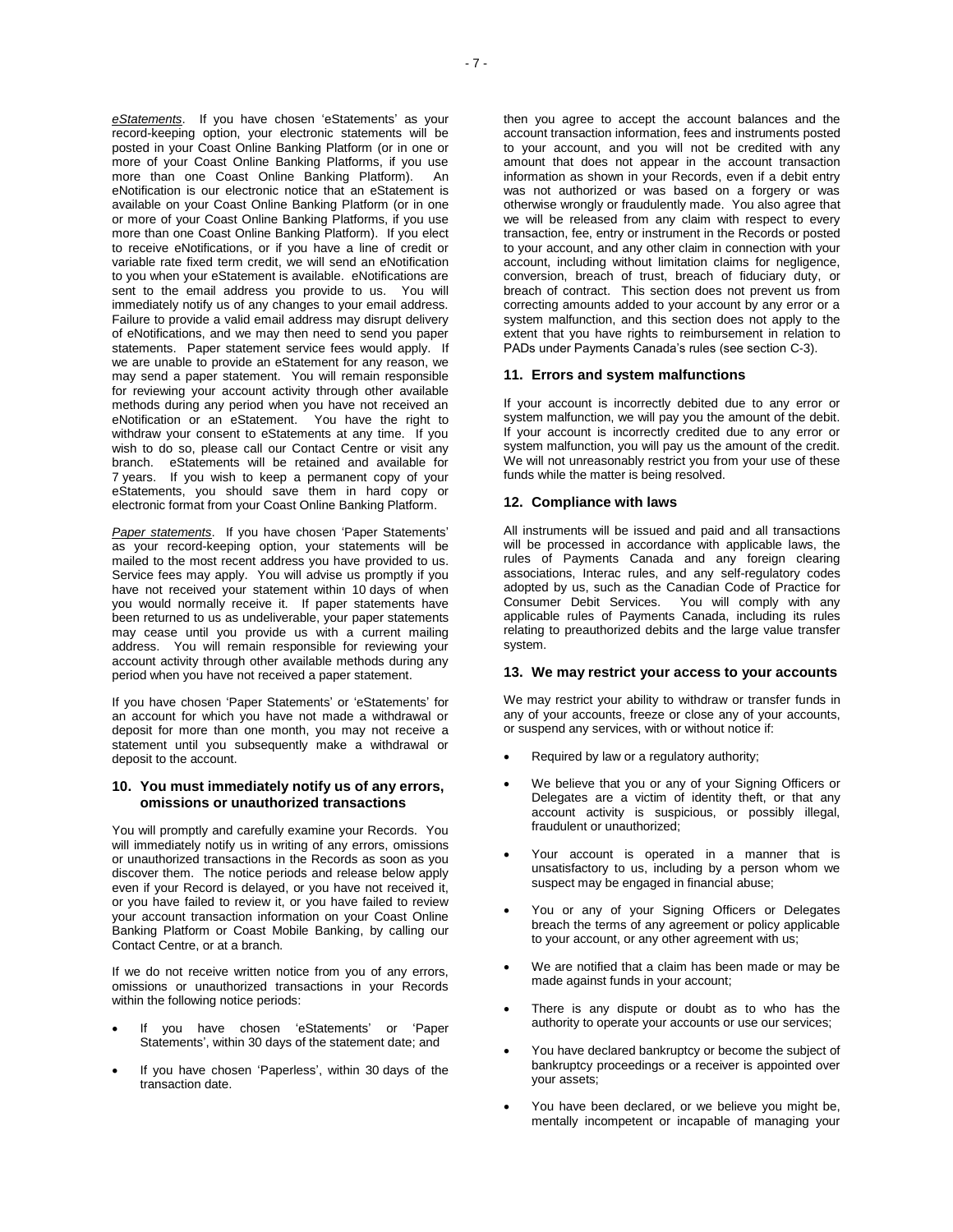- You fail to act with respect and civility in dealing with us or our personnel, or we consider that your conduct toward us and our personnel is otherwise inappropriate; or
- We have any other reason to restrict your ability to withdraw or transfer funds in your accounts, or to freeze your accounts, or to suspend any services.

# **14. Closing your account**

We may, in our discretion, close any of your accounts at any time and pay the balance to you. You may close any of your accounts using methods that are acceptable to us. Account closure by us or by you may be subject to a service fee. Account closure does not release you from any debt or obligation to us.

# **D - All Accounts and Services**

# **1. Using our services**

You agree to comply with our policies and instructions relating to our services. We may change those policies and instructions from time to time, with or without notice. The current versions of our policies and instructions are available on our website. You may also obtain copies by calling our Contact Centre or visiting any branch.

We may change the functionality and features of any service, or suspend or terminate any service, with or without notice.

#### **2. Your service charges**

We will charge you the service fees established by us from time to time that apply in relation to your accounts and our services, and any applicable taxes. For information on our service fees, see the current Business Banking Guide, visit our website, call our Contact Centre, or visit any branch. We will also charge you the service fees of any other financial institutions that are imposed as a result of any service that you may use. We may debit your account for any applicable service fees in the currency of the account. If you don't have enough money in your account to cover the service fees, we may pay them from any other account you have with us. Our service fees are subject to change from time to time on notice to you.

If you use our services, conduct transactions, provide instructions or access your accounts through third parties, including third party ATMs and point-of-sale devices, then:

- You will pay any fees, commissions, spreads, and other charges imposed by or payable to the third parties or their intermediaries, and we may charge those amounts to your accounts. You will also pay any additional service fees established by us.
- You assume all risks associated with using any third party service, and we have no liability to you in respect of any third party service. Any dispute you may have relating to a third party service must be resolved between you and the third party, without our involvement.

 The third party is acting as your agent and not as our agent.

# **3. If you purchase foreign currency**

All transactions involving foreign currency are provided by us on an "as-is" and "as available" basis. Deposits and other credits to an account, and debits from an account, whether by cash or instrument, made and accepted by us in a currency other than the currency of the account, will be converted into the currency of the account. We may, in our discretion, decline to proceed with a transaction involving a foreign currency. Once a transaction involving a foreign currency has been processed, you cannot revoke it.

For foreign currency conversion transactions entered into directly between you and us, the rate of conversion will be our selling rate for the conversion as determined by us on the date of the transaction. Our selling rate for a currency may be more than our buying rate for that currency. Service fees and commissions may also apply in addition to any spread between buying and selling rates of foreign currency. We may apply a percentage based commission to foreign currency exchange transactions in accordance with the rates disclosed from time to time on the our website. You may also obtain information on these rates by calling our Contact Centre or visiting any branch.

If you purchase foreign currency using your Card other than through a CCS ATM:

- You may be charged a fee for the use of an ATM or other Card reading device;
- Third parties, including network access providers, may charge fees or commissions or both for the purchase of foreign currency, and earn a spread between the buying and selling rates of foreign currency;
- There may be multiple conversion transactions that occur in the course of delivery of the debit request to us, each of which may be subject to fees, commissions, and a spread payable to third parties; and
- We may debit your account for all such amounts charged by third parties.

We may not be aware of all of the amounts charged by third parties in relation to a foreign currency conversion, so the full cost of a foreign currency conversion may not be known until the amount is charged to your account.

In addition, we may apply a service fee and percentage based commission to foreign currency exchange transactions in accordance with the rates disclosed from time to time on our website. You may also obtain information on these rates by calling our Contact Centre or visiting any branch.

## **4. Your instructions to us**

We may act on any instructions or other information relating to your account or our services that are provided by any method we approve, and whether provided by you or in your name or by someone purporting to be you. We may, in our discretion, decline to act on your instructions or require verification of your instructions. We are not required to verify your instructions in any circumstances.

We will consider any electronic communication received from you or in your name to be duly authorized by you. The term "electronic communication" means any communication by or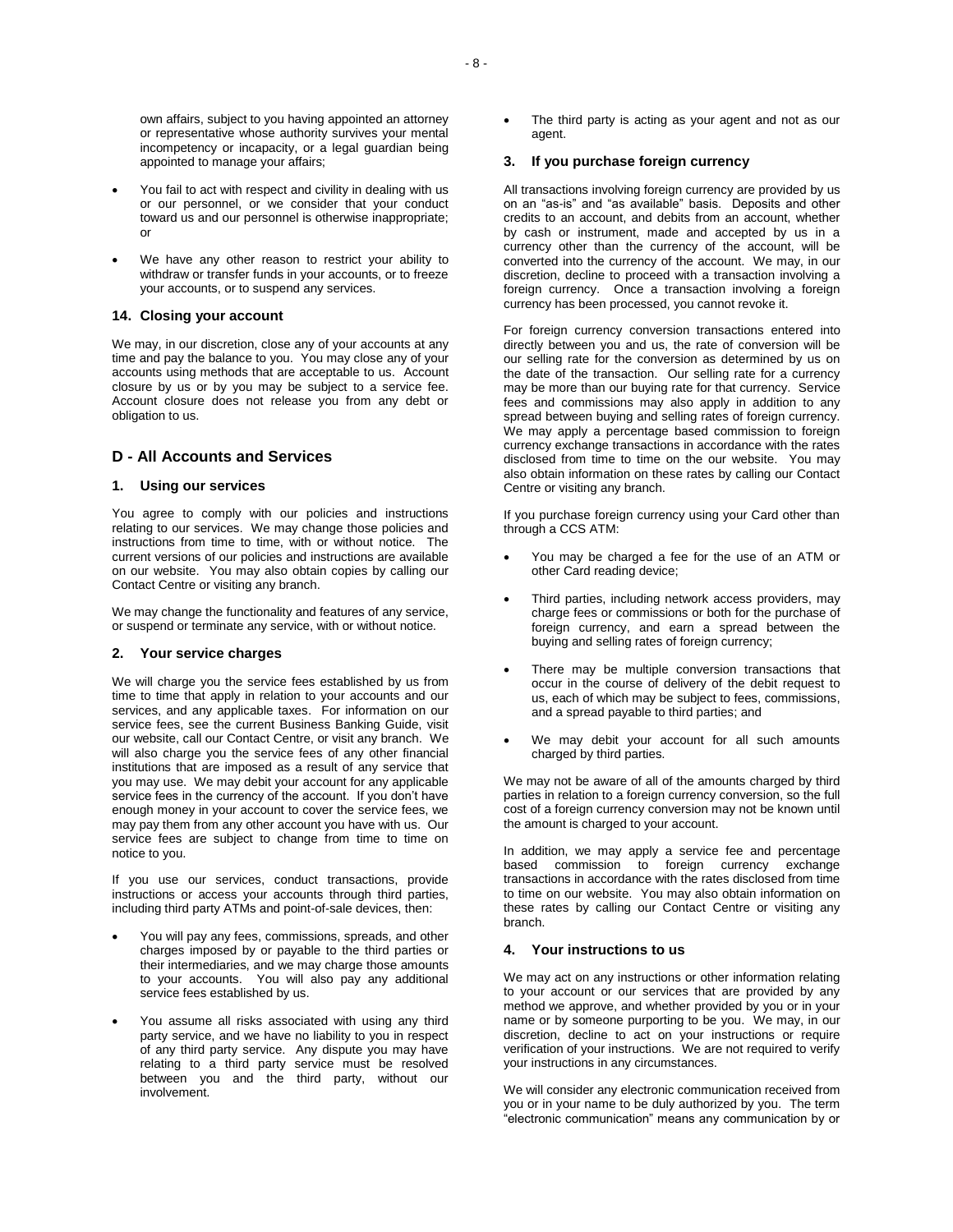involving electronic methods, including communications within your Coast Online Banking Platform, Coast Mobile Banking or our Contact Centre services, made using your Card, or by telephone, email, social media, or fax. You authorize us to rely and act on any such electronic communication. If we try to verify the validity of any electronically communicated instructions and are unable to do so to our satisfaction, then we may delay in acting on or refuse to act on such instructions (though we are not obligated to do so).

Instructions sent to us through mail or physical delivery must be sent or delivered to the branch of account, and will be considered to be received by us only when actually brought to the attention of the responsible officer at the branch of account. For information on your branch of account, see section G-9.

#### **5. Your legal representatives**

We may, in our discretion, contract with, accept instructions from, or permit account business to be transacted by, your legal representatives (including your Signing Officers and Delegates, anyone to whom you have given a power of attorney, or your trustee-in-bankruptcy or receiver).

We will not be liable for any damages suffered by you or any other person that result directly or indirectly from the operation of your accounts by your legal representative or a person purporting to be your legal representative. You will pay us for any losses that may be incurred by us or any of our team, including any claim brought by any person, that result directly or indirectly from the operation of your accounts by your legal representative or a person purporting to be your legal representative.

#### **6. Your information requests**

If you ask us for documents or other information relating to your accounts, our services, or your membership, then we will provide you with copies of the documents and information that we are required by law to provide. We may, in our discretion, provide you with copies of additional documents or information that we are not required by law to provide. We will not provide copies of documents or information when prohibited by law. We may require you to pay a fee, determined by us, before providing any documents or information.

#### **7. Other information requests**

From time to time we may be required to respond to requests or demands from third parties seeking documents or other information relating to your account. You will pay our costs of complying with court orders, warrants, summons to witnesses, subpoenas, or statutory demands, or responding to any legal proceeding in which we are asked to provide copies of your financial information or records. The costs we may charge include reasonable legal fees, service provider fees, fees for clerical time, and copy charges.

#### **8. Overdrafts**

Unless we agree, you may not overdraw your accounts. We may decline any transaction that creates or increases an overdraft that we have not authorized or, if we debit any amount from your account, we may reverse the transaction that created the debit. If you create or increase an overdraft that we have not authorized, you must promptly repay the amount you overdraw, without notice from us. We will charge you interest from the date of the overdraft until you have repaid it at the rate per annum that we may from time

to time establish for overdrafts that are not covered by overdraft protection. Interest is calculated daily, and compounded and payable monthly, not in advance. Interest will continue to be payable by you at this rate both before and after we demand payment, a breach by you of this Agreement, or we obtain judgment against you. We may change the interest rate or the manner of calculating interest at any time, without notice. We will also charge you service fees for an unauthorized overdraft. If we allow you to overdraw your account one or more times, that does not mean we will allow you to do it again.

## **9. If your account becomes inactive or abandoned**

If there have been no transactions on your account and you have not requested or acknowledged a statement of account for a period of 24 months, then we will designate your account as inactive. If there have been no transactions on your account and you have not requested or acknowledged a statement of account for a period of 10 years, then we will designate your account as abandoned. We will attempt to communicate with you after 2 years, 5 years, and 9 years of account inactivity. Service fees may be charged on accounts which are inactive or abandoned. If there are insufficient funds in your account to cover the service fees which are payable by you, we may close the account without notice to you. Canadian dollar accounts which are abandoned will be subject to escheat (this means the deposits become the property of the federal government) in accordance with federal law and transferred to the Bank of Canada. There is a process for reclaiming those deposits by filing a claim with the Bank of Canada.

## **10. Third party services**

We may make services provided by third parties available to you. If we do so, then:

- The third party service is optional, and is offered for your convenience.
- The third party service is provided by the third party, and not by us. You assume all risks associated with using any third party service, and we have no liability to you in respect of any third party service. Any dispute you may have relating to a third party service must be resolved between you and the third party, without our involvement.
- If a third party deals with us in its provision of services to you, the third party is acting as your agent and not as our agent.

Where there are links from our website or within E-services to any third party's website, we do not make any representations about, do not endorse, and are not responsible for any losses relating to, the third party or the third party's website, products, services or privacy policies.

# **11. Security**

You will use all reasonable security measures and procedures to ensure the security of your accounts, our services, your Cards, each Identity and Proof of Identity, the computers and other systems you use to access your accounts or our services, your mobile phone, and your confidential and personal information.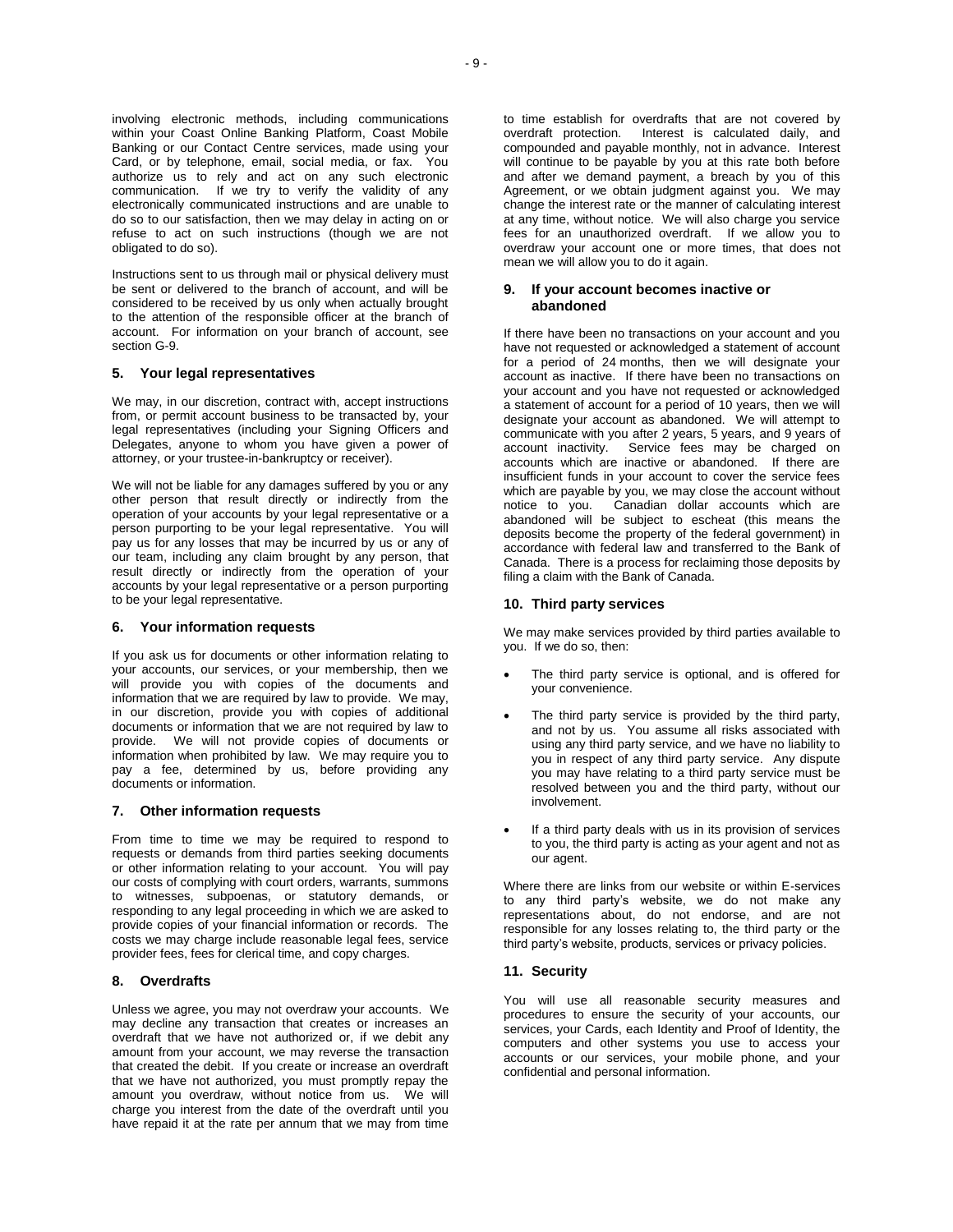#### You must:

- Always use current firewall and anti-virus programs, and promptly install all updates and security patches for all software you use;
- Never provide any account information or any Identity or Proof of Identity to anyone in response to an unsolicited email or call, or to anyone else who may pretend to represent us and ask for this information;
- Never click on a link provided in an unsolicited email, but instead directly access your Coast Online Banking Platform and the Coast Mobile Banking mobile-enabled website:
- Always verify the identity of any caller claiming to represent us, and the authenticity of any telephone number or website address provided by a caller or in an unsolicited email; and
- Always sign off and close your web browser promptly after you have finished accessing your Coast Online Banking Platform or the Coast Mobile Banking mobileenabled website, and sign off and close the Coast Mobile Banking app promptly after you have finished using the app.

If any security incident affects, or might affect, your accounts or our services, you must notify us immediately by calling our Contact Centre (1-888-517-7000).

You will comply with all security procedures and other requirements that we may specify or recommend from time to time.

We may conduct periodic audits and tests of our services, including to investigate any technical difficulties, security incidents, or deficiencies, or any actual or potential breach of security. Our services may be temporarily unavailable during such audits and tests. You agree to cooperate with such audits and tests.

You will use all reasonable security measures and procedures to protect your accounts and our services from fraudulent activities. You will at all times have in place all reasonable procedures designed to prevent and detect losses due to forged or unauthorized signatures, or fraud or theft in relation to your accounts, our services, or any instruments.

## **12. You will not use your accounts or our services for improper purposes**

You will not use your accounts or our services for any fraudulent, unlawful, dishonest, malicious or defamatory purpose, or for any other activity unsatisfactory to us. You will not do anything that could undermine the security, integrity, effectiveness, goodwill, or connectivity of any of our services or our systems, including any activity that could cause harm to us, any other user, or any other person.

# **13. You will notify us of suspicious, fraudulent or unauthorized activities**

You must notify us immediately, by calling our Contact Centre (1-888-517-7000), if there is any suspicious, unusual, actual or suspected fraudulent or other unauthorized use in relation to your accounts or our services, including if any unauthorized person has had, or may have had, access to any of our services.

# **E - Your Card and E-services**

## **1. Using your Card**

You may use your Card to access any permitted account and to conduct such transactions and provide such instructions as we may allow from time to time. Once a transaction has been processed or an instruction has been given, you cannot revoke it. Transactions will be credited or debited to your account on a date determined by us.

You may not use your Card after the expiry date shown on it. You may be required to activate your Card before it can be used. We may issue a renewal Card when your current Card expires or replace it with a different card type if your Card is discontinued for any reason.

#### *Your PIN*

You will typically use your Card with a PIN. You may change your PIN at any time. You will change your PIN promptly if we ask you to. We recommend that you change your PIN periodically.

We may send you a system-generated PIN. This PIN is printed on a tamper-resistant form. If we send you a PIN, you will destroy the form on which it is printed.

You may use your Card without the PIN for Interac Flash transactions and for internet, mail order or telephone order transactions. You may also use your Card in your digital wallet without the PIN. These transactions will be treated as if you had used your Card and PIN.

#### *Security of your Card and confidentiality of your PIN*

You must keep your Card secure and your PIN confidential. This includes:

- Keeping possession of your Card, and keeping your PIN separate from your Card. If you must write down your PIN, you will not record it on your Card or keep it near your Card;
- Avoiding a PIN that may be easily determined by others, such as your name, birthday, phone number, address, or Social Insurance Number;
- Not disclosing your PIN voluntarily to anyone at any time, including to a family member, friend, financial institution employee, or law enforcement agency; and
- Taking all reasonable precautions to ensure that no one finds out your PIN while keying it in.

#### *When you must notify us*

You must notify us immediately, by calling our Contact Centre (1-888-517-7000), as soon as you know or suspect that:

- Your Card is lost or stolen, or has been used by someone else;
- Your PIN has become known to someone else; or
- The user ID, password or other credentials that you use to log into your mobile phone or to make payments with your digital wallet have become known to someone else.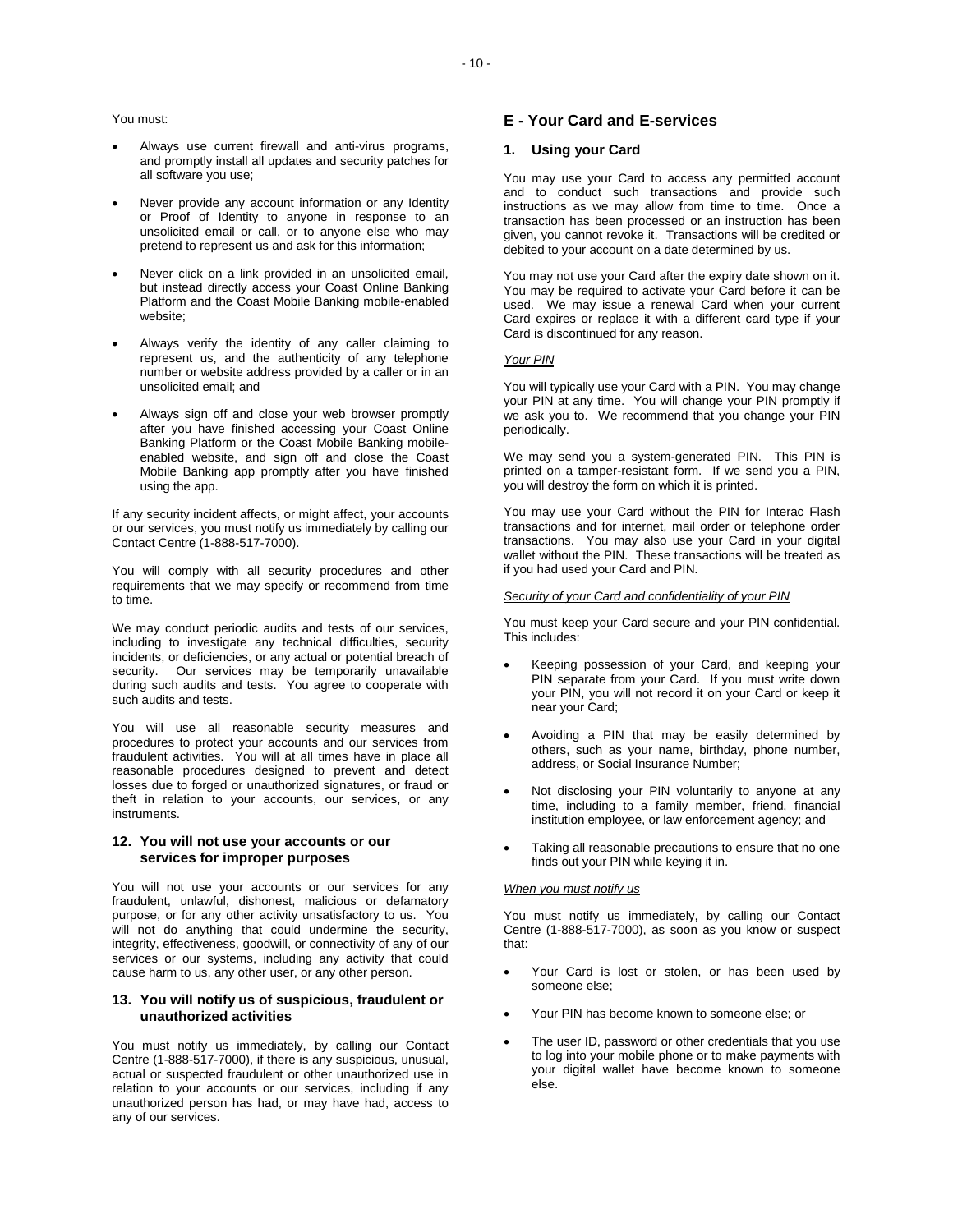You must also notify us immediately, by calling our Contact Centre (1-888-517-7000), on becoming aware of an unauthorized transaction where your Card or PIN were used to carry out the transaction.

#### *Your liability for Card transactions*

You are responsible for all Card transactions authorized by you and, except as expressly provided below, for all other Card transactions where your Card or PIN are used to carry out the transaction.

You are also responsible if:

- You make any entry error or worthless or fraudulent deposit;
- You fail to notify us immediately when required under "When you must notify us"; or
- You voluntarily allow another person to use your mobile phone if your Card is stored in a digital wallet on your mobile phone.

We will not hold you liable for losses in the following circumstances:

- Unauthorized use of your Card, where we are satisfied on a balance of probabilities that you have been the victim of fraud or theft, or that you have been coerced by trickery, force or intimidation, provided that you notify us immediately when required under "When you must notify us", you report the unauthorized use to us not later than within the time periods required in section C-10, you cooperate fully in any subsequent investigation, and you have not intentionally contributed to the unauthorized transaction;
- Unauthorized use of your Card after you have notified us as required under "When you must notify us";
- Transactions completed through physical Cards that are forged, faulty, expired or cancelled; or
- The losses resulted from a failure, error, malfunction or technical problem of our systems.

You are responsible for all other losses resulting from unauthorized use of your Card or PIN.

Your liability may exceed your account's credit balance or available funds if:

- The account is linked to a line of credit, or is linked with another account having this feature; or
- The transaction is completed on the basis of an entry error or a fraudulent or worthless deposit.

## *Unauthorized Card transactions*

If you have a problem regarding an unauthorized Card transaction that is posted to your account, call our Contact Centre or visit any branch to place a trace on the transaction. After you report an unauthorized Card transaction, we will make every attempt to resolve your issue within 10 business days. If we ask, you will provide us with your signed written statement and, if we ask, your signed written affidavit. This may result in a temporary suspension of the 10 day time limit, until the requested documentation is received. We will not unreasonably restrict you from the use of the funds that are the subject of the dispute. If we later determine that a

transaction was authorized by you, then we may reverse any amounts we reimbursed to you and you will be responsible for the transaction (including any interest and service charges if the reversal overdraws your account). If the problem is not resolved to your satisfaction, see "If you have a problem or concern" in section G-1.

#### *Canadian Code of Practice for Consumer Debit Card Services*

We endorse the Canadian Code of Practice for Consumer Debit Card Services and commit to maintain or exceed the level of customer protection it establishes.

# **2. Using E-services**

You may use E-services to access any permitted account and to conduct such transactions and provide such instructions as we may allow from time to time. Once a transaction has been processed or an instruction has been given, you cannot revoke it. Transactions will be credited or debited to your account on a date determined by us.

# *Your Identity and Proof of Identity*

Your Identity and Proof of Identity are used to identify you for access to an E-service. You authorize us to accept and you agree to be responsible for any transactions made and any electronic or verbal instructions given through an E-service, by you or using your Identity or your Proof of Identity, to the same extent as if you had given signed written instructions to us.

You may change your Identity and Proof of Identity at any time. You will change your Identity and Proof of Identity promptly if we ask you to. For additional security, we recommend that you change your Proof of Identity on a regular basis, such as every 90 days.

#### *Security of your computers and mobile phone, and confidentiality of your Proof of Identity*

You will keep your Identity and Proof of Identity confidential, and you will take every reasonable precaution to keep your computers, mobile phones and tablets secure from others. This includes:

- Keeping possession of the computers, mobile phones and tablets that you use to access E-services, and keeping your Proof of Identity separate from them. If you must write down your Proof of Identity, you will not record it on your computer, mobile phone or tablet, or keep it near your computer, mobile phone or tablet;
- Avoiding a Proof of Identity that may be easily determined by others, such as your name, birthday, phone number, address, or Social Insurance Number;
- Not disclosing your Identity or Proof of Identity voluntarily to anyone at any time, including to a family member, friend, financial institution employee, or law enforcement agency; and
- Taking all reasonable precautions to ensure that no one finds out your Identity or Proof of Identity while logging into an E-service.

If you disclose your Identity or your Proof of Identity to another person, then any transaction made by that person will be deemed to have been authorized by you.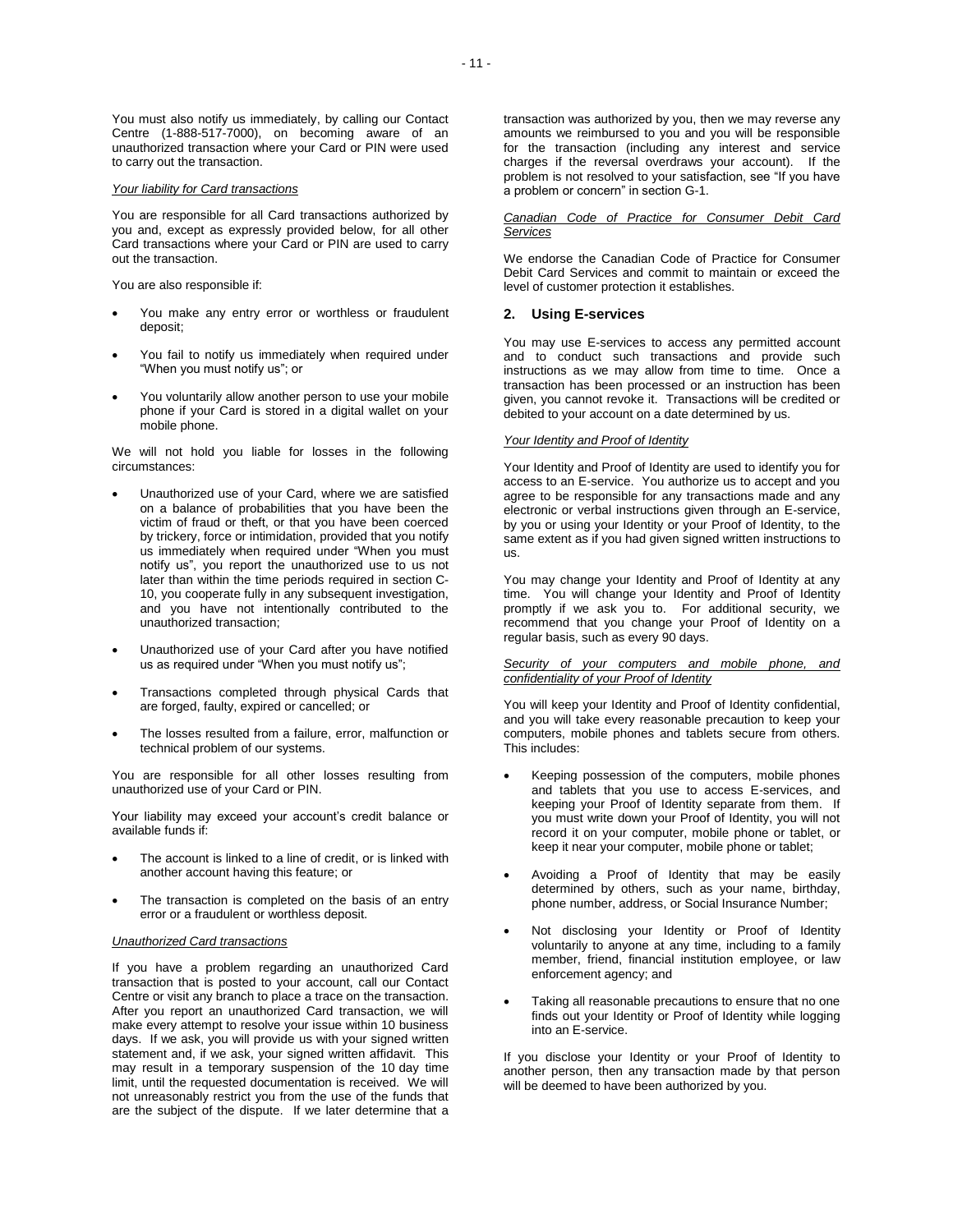You must notify us immediately, by calling our Contact Centre (1-888-517-7000), as soon as you know or suspect that:

- A computer, mobile phone or tablet that you use to access E-services is lost or stolen, or has been used by someone else, or the security of the computer, mobile phone or tablet has been compromised;
- Your Identity or Proof of Identity has become known to someone else; or
- The user ID, password or other credentials that you use to log into your mobile phone have become known to someone else.

You must also notify us immediately, by calling our Contact Centre (1-888-517-7000), on becoming aware of an unauthorized transaction made through an E-service.

#### *Your liability for E-service transactions*

You are responsible for all transactions processed through E-services using your Identity or Proof of Identity, whether or not authorized by you and whether or not you have been the victim of trickery, force, intimidation or theft.

You are responsible for the accuracy of your transaction instructions, including account number, payment amount, and any other relevant information recorded or entered by you into our systems. Depending on the type of transaction, electronic payment instructions may be final and irrevocable, and it may not be possible to retrieve funds sent in error.

We will not hold you liable for losses in the following circumstances:

- Unauthorized use of your Identity or Proof of Identity after you have notified us as required under "When you must notify us"; or
- Losses to your account resulted from a failure, error, malfunction or technical problem of our systems.

You are responsible for all other losses resulting from the use of your Identity and Proof of Identity.

## **3. We may set limits for your Card or E-services**

We may set limits for your use of your Card or E-services and we may change those limits at any time, with or without notice to you. We may, in our discretion, allow you to exceed those limits. You may check your limits or ask for lower limits by calling our Contact Centre or by visiting any branch.

### **4. You must resolve any disputes with merchants**

We are not responsible for any dispute you may have with any person from whom you have purchased or attempted to purchase goods or services using your Card or E-services. You must resolve the dispute directly with that person.

## **5. Using electronic bill payments**

If you use any of our services for bill payments, you are responsible for the accuracy of your electronic payment instructions, including the billing company paid, billing account number, payment amount, other information in your

bill profile, and your personal information recorded in our systems. Depending on the type of payment, electronic payment instructions may be final and irrevocable, and it may not be possible to retrieve funds sent in error. We may update your bill profile, including your billing account numbers and billers' names, if informed of a change by the biller or if deemed necessary by us.

You will ensure that you have sufficient funds in your account (or a line-of-credit or overdraft protection) at the effective time of your payment. Payment instructions may not be processed without sufficient funds. Postdated payments set up by you may not be processed for a number of reasons, including insufficient funds, inconsistency between the billing account number on your postdated payment and the billing account number recorded on your bill profile at the time of processing the payment, and a change in the status of the biller.

You are responsible for knowing your biller's payment requirements. We may reject, cancel or return a payment to you that does not meet those requirements. In addition, you are responsible for ensuring that your payments are scheduled so that there is sufficient time before their due date tor them to be processed by us and by the biller.

Payment instructions made by you after our daily cut-off time or on a day on which we are not open for business will require extra time to reach the biller. There is no guaranteed time or date of delivery of your payment.

We are not responsible for any penalties, fees, interest, costs or damages suffered by you with respect to any payments, or for our inability to retrieve any payments.

## **6. Using lnterac Flash**

You can have Interac Flash enabled or disabled on your Card by calling our Contact Centre or by visiting any branch. If Interac Flash is enabled, your card has a transaction contactless spend limit of \$100 and a cumulative contactless spend limit of \$200. If you exceed the cumulative contactless spend limit at any merchant, you will be asked to insert your Card and enter your PIN in order to complete the transaction. Upon successful completion of the transaction, your lnterac Flash cumulative contactless spend limit will be reset.

#### **7. Using our money transfer services**

You may use our money transfer services (including Interac e-Transfer) to send and receive money using your Coast Online Banking Platform, Coast Mobile Banking, or other Eservices.

To send money using our money transfer services, you must provide the recipient's email address. You may also be required to provide a security question that will be used to authenticate the recipient of the transfer. To receive money using our money transfer services, you may be required to correctly answer a security question.

If a security question is required:

 As a sender, you agree to create an effective security question and answer that is known only to you and the recipient, and you agree not to use email or any optional message that may accompany the transfer to send the recipient the answer to the security question.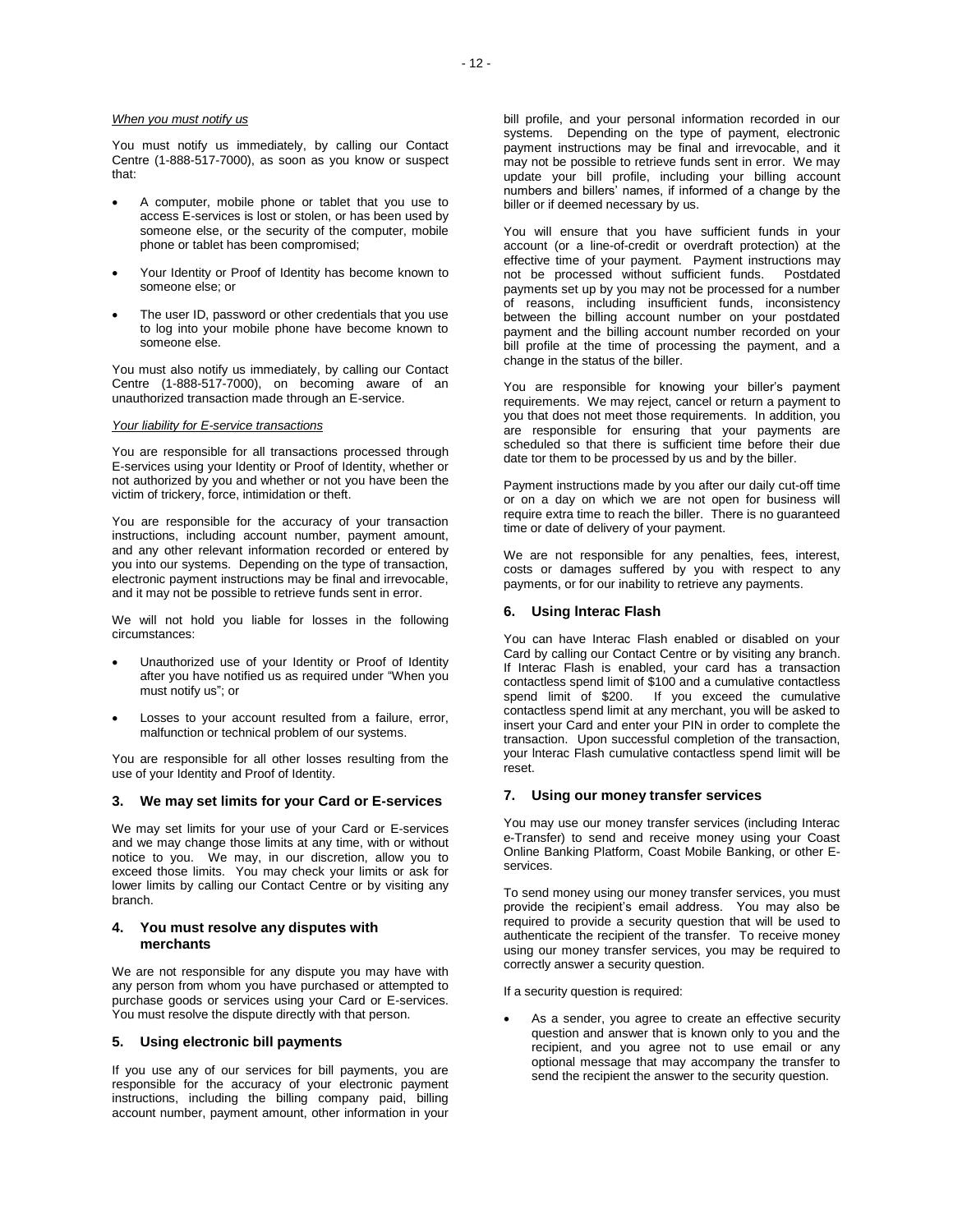- As a recipient, you agree to keep the answer to the security question confidential at all times and to use it only as required to receive the transfer.
- We may pay the transfer to anyone who claims it as the recipient and correctly answers the security question, whether or not that person is the person you intended to receive the transfer.

We will not be liable for losses incurred by you as a sender or recipient of money using our money transfer services, including losses resulting from funds being received by someone other than the intended recipient.

## **8. Using Coast Mobile Banking**

You are responsible for any unauthorized use of Coast Mobile Banking through your mobile phone that occurs before you notify us that your mobile phone may have been lost, stolen or compromised. You are responsible for all fees charged by your phone company.

## **9. Using automatic alerts**

Your mobile phone or your email address may be used to receive automatic alerts about your accounts (including alerts about account transactions, account balances, and other account activities) without having to provide any Proof of Identity. You are responsible for any unauthorized use of alert services through your mobile phone before you notify us that your mobile phone may have been lost, stolen or compromised, or through your email address before you notify us that your email address may have been compromised. You are responsible for all fees charged by your phone company or email service provider.

We will not under any circumstances be liable to you for direct damages or any other damages, even if the damages result from our gross negligence, where the damages result from:

- Our delay or failure to send or your failure to receive, an automatic alert for any reason;
- An automatic alert issued in error or containing inaccurate or incomplete information; or
- Any disruption in alert services for any reason, including a disruption caused by your phone company or email service provider.

#### **10. Using your Card in a digital wallet**

A digital wallet is a mobile phone app that allows you to make a payment with your Card by waiving your mobile phone near a payment terminal, without needing to insert your Card in the payment terminal, and without necessarily having to enter your PIN. You may only use digital wallets that have been approved by us, and we may, in our discretion, withdraw that approval. Digital wallets may be used at participating merchants, for payments up to a maximum amount determined by us, the merchant, or your digital wallet provider.

Your use of your digital wallet is governed by your agreement with your digital wallet service provider. Your digital wallet service provider is responsible for the performance of your digital wallet. We are not responsible for any problems you may experience with your digital wallet. We are not responsible for the collection, use, or disclosure of your personal information by your digital wallet service

To add your Card to your digital wallet, you must follow the instructions provided by your digital wallet service provider and any additional instructions provided by us. In some circumstances, we may not allow your Card to be added to your digital wallet. We may terminate or suspend your use of your Card with your digital wallet for any reason at any time, with or without notice to you.

We do not currently charge any additional service fees when you use your Card through a digital wallet. However, we will charge the service fees generally applicable to your use of your Card. You are responsible for any service fees imposed by your digital wallet service provider, your phone company, or any other person.

You must maintain the security of your mobile phone by protecting it with a secure access code or biometric, by knowing its location at all times, and by keeping it up to date with the latest operating system software, security patches, and anti-virus and anti-spyware programs. You must only use the latest version of your digital wallet.

You must protect and keep confidential your user ID, passwords, and all other credentials you use to log into your mobile phone, to use your digital wallet, and to make payments with your Card using your digital wallet. If you share these credentials with another person, then any payments made by that person will be deemed to have been authorized by you. You must ensure that only your credentials and fingerprints are recorded on your mobile phone. If the fingerprints or credentials of another person can be used to unlock your mobile phone, then any payments made by that person will be deemed to have been authorized by you.

You must not use a digital wallet on a mobile phone that you know or suspect has its security or integrity compromised (e.g., where the mobile phone has been "rooted", "jailbroken", or had its security mechanisms bypassed). If you do, then any payments made using that mobile phone will be deemed to have been authorized by you.

You must delete your Card from your digital wallet if:

- You upgrade, change, sell, give away, or otherwise dispose of your mobile phone;
- You temporarily give possession of your mobile phone to any other person (including for repairs);
- You terminate your digital wallet service; or
- We ask you to do so.

# **11. Using Deposit On-the-go**

You may use the Deposit On-the-go feature in the Coast Mobile Banking app to deposit eligible paper cheques and bank drafts to an eligible account by taking a picture of the front and back of the cheque or bank draft with your mobile phone and sending the image to us.

You will only deposit a cheque or bank draft that is payable to you directly, in Canadian dollars, drawn on a Canadian financial institution. We do not accept cheques or bank drafts that are payable to someone else and endorsed to you. You will only deposit the cheque or bank draft to a Canadian dollar account.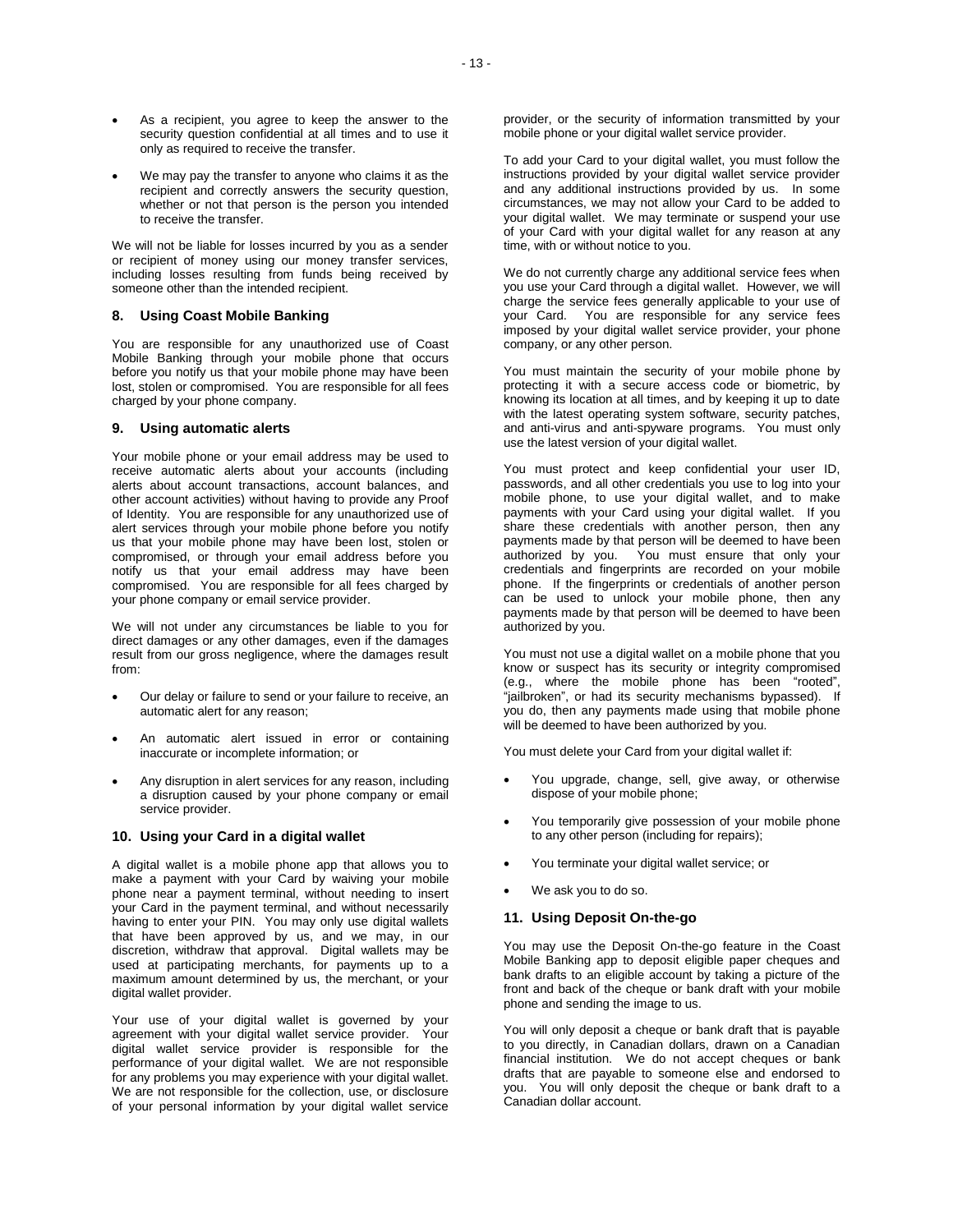You will not deposit a cheque or bank draft that is postdated, stale-dated, or altered in any way, or that has previously been deposited.

You will endorse the cheque or bank draft on the back before deposit.

Your cheque or bank draft is considered received by us when you receive a successful 'deposit complete' message. Funds will then appear in your account, but the Hold Funds Policy may apply.

When the deposit is completed, you will write "deposited" across the front of the cheque or bank draft. You will not attempt to redeposit or negotiate the cheque or bank draft. You will keep the cheque or bank draft for 90 days, and provide it or a replacement image to us if we ask for it. You will destroy the cheque or bank draft within 30 days after the 90 day period.

We may set limits on the number and amount of deposits, and we may change those limits.

Each cheque or bank draft is counted as one transaction. Service fees may apply.

You are responsible for the security of your mobile phone and for any unauthorized use of Deposit On-the-go by any person.

When you create an image using Deposit On-the-go, you are acting as our agent for the limited purpose of creating the image. You will not delegate this role to anyone else. Any image that you create will be treated for legal purposes just as if we had created the image ourselves. Each image we accept will be treated as an eligible bill under the *Bills of Exchange Act* (Canada) and each image is subject to the applicable Payments Canada rules. We may from time to time impose additional rules governing the cheques and bank drafts we accept, and your use of Deposit On-the-go. Each image received by us will have the same effect as if the original cheque or bank draft was delivered to a branch for deposit.

We use Central 1 Credit Union ("Central 1") as a service provider for Deposit On-the-go. You agree that Central 1 is entitled to the same protections from liability and limitations of liability as are provided to us and our other team members in this Agreement. You grant to us, and to our clearing agents and other team members (including Central 1), all consents and rights necessary to provide the Deposit Onthe-go service, and to deposit and clear eligible cheques and bank drafts using the images and associated data (which may include your personal information).

We may, in our discretion, reject any item. For example, we may reject a cheque or bank draft if it was not eligible for deposit or if it might be returned by another financial institution due to poor image quality, insufficient funds, alteration, or other reasons. We may provide you with immediate credit, and attempt to collect payment on the cheque or bank draft. If the cheque or bank draft is returned to us unpaid, we may reverse the credit and any interest paid

on that credit. If the deposit amount does not match the amount of the image, we may adjust your account to reflect the amount on the image. You will be responsible for any costs to obtain a replacement cheque or bank draft, if required.

We are not responsible for any damages suffered by you or any other person resulting from a rejected or returned cheque or bank draft, the delayed or improper crediting of a cheque or bank draft, or inaccurate information you provide us regarding a cheque or bank draft.

We may suspend or terminate your use of Deposit On-the-go at any time, with or without notice.

# **12. Using Take Charge Money Manager**

Take Charge Money Manager is a financial management tool that helps you track your spending and savings habits, and assists in budgeting. Take Charge Money Manager is available in Coast Online Banking, Coast Online Banking for Small Business, and the Coast Mobile Banking app.

#### *Opting out*

Take Charge Money Manager is enabled by default in Coast Online Banking, Coast Online Banking for Small Business, and the Coast Mobile Banking app. If you no longer wish to use Take Charge Money Manager, you may opt out at any time by calling our Contact Centre.

#### *Your information*

We work with MX Technologies Inc. ("MX") to provide you with Take Charge Money Manager. We provide MX with information about your financial transactions, assets and liabilities from your accounts with us. If you choose to allow Take Charge Money Manager to use similar information from your accounts with other financial institutions, you may provide account numbers, usernames, passwords, and other credentials ("Account Credentials") to MX through Take Charge Money Manager, and MX and its service providers will use those Account Credentials to obtain information from your accounts with those other financial institutions.

MX has agreed to protect your information with the utmost of care and confidentiality, and to implement appropriate safeguards designed to help ensure the security and confidentiality of your information. MX will use your information to provide the Take Charge Money Manager services to you. MX may also use your information for software optimization, improvement of the Take Charge Money Manager services, database integrity, benchmarking against internal MX data or processes, and financial audits. MX has agreed not to use your information for any other purposes. In addition, we may use your information to provide the Take Charge Money Manager services to you, to provide personal financial management services to you, to improve and develop our products and services, to conduct research and generate statistics related to our business, products, services and membership, and for other uses described in this Agreement and in our Privacy Policy. See "Your Information" in Part F.

MX provides the Take Charge Money Manager services from the United States, and your information will be processed and stored within the United States. Accordingly, MX and its service providers may be required to disclose information under the laws that apply in that jurisdiction.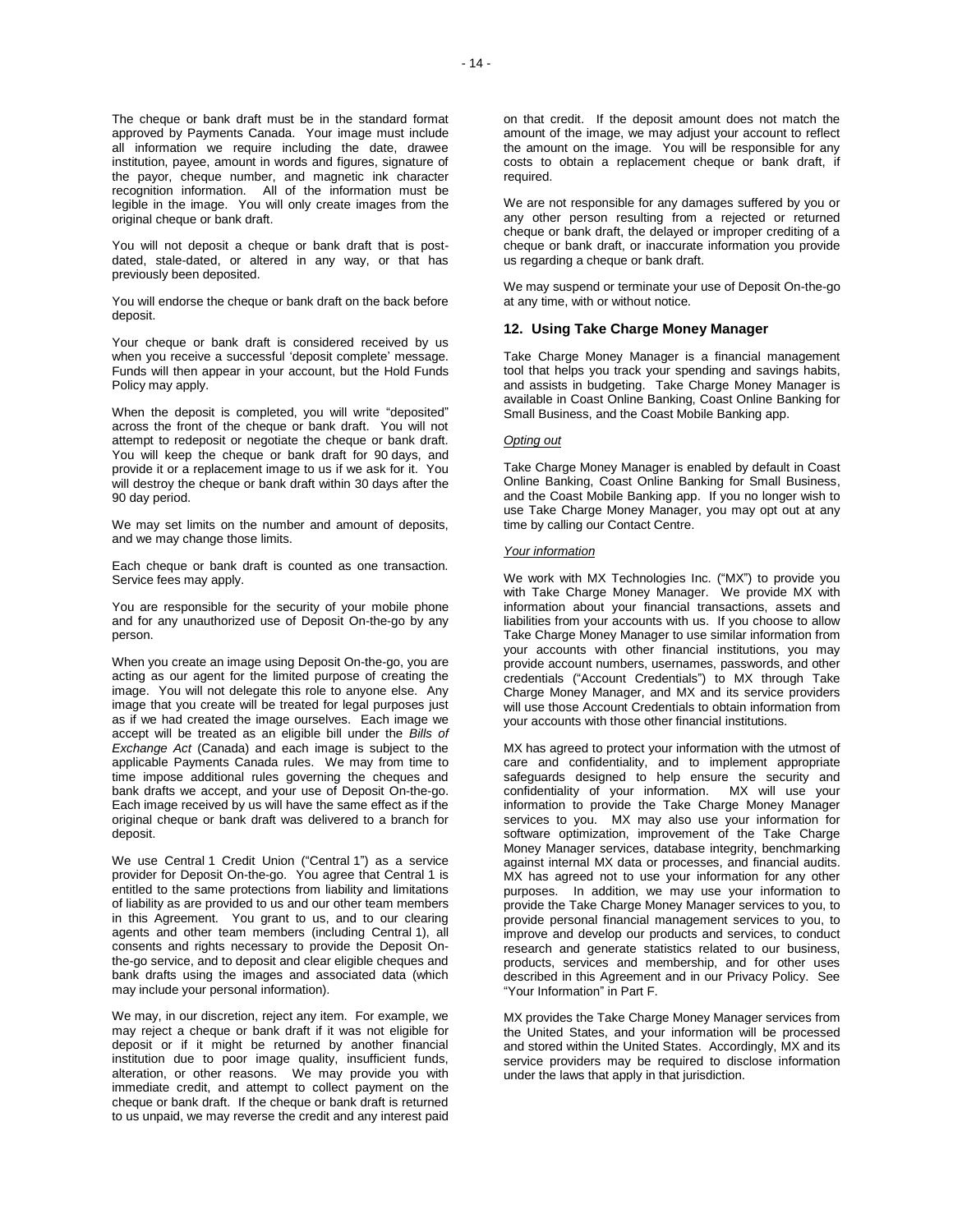#### *Accounts with other financial institutions*

You may choose to allow Take Charge Money Manager to use financial information from your accounts with other financial institutions. You make this choice by providing Account Credentials in Take Charge Money Manager.

If you choose to allow Take Charge Money Manager to use financial information from your accounts with other financial institutions, then:

- MX may use service providers to collect information from your accounts with other financial institutions. Your Account Credentials will be shared with MX and may be shared by MX with its service providers. MX or its service providers will use the Account Credentials to access information about your financial transactions, assets and liabilities from your accounts with other financial institutions.
- For Take Charge Money Manager to function properly, you must provide accurate, current and complete Account Credentials to us and MX, and you must keep your Account Credentials up to date. You agree not to use Take Charge Money Manager to access information from accounts unless you have the authority to provide us and MX with the necessary<br>Account Credentials. By providing the Account By providing the Account Credentials, you are authorizing and instructing us, MX, and MX's service providers to use the Account Credentials to access your accounts with those other financial institutions and to obtain, on your behalf, information about your financial transactions, assets and liabilities from your accounts with those other financial institutions.
- You are responsible for any fees that other financial institutions may charge you arising from your use of Take Charge Money Manager. This Agreement does not modify your agreements with the other financial institutions, and you are responsible for complying with the terms of those agreements. Do not provide Account Credentials to us if that would be a breach of the terms of your agreement with another financial institution.

## *Use of Take Charge Money Manager*

Take Charge Money Manager provides a general overview of your finances and is not intended to serve as a substitute for financial advice from a professional. If you would like financial advice from a professional, please call our Contact Centre or visit any branch.

Take Charge Money Manager is provided for information purposes only and may not reflect your most recent transactions. You are responsible for any decisions you make based on the information provided by Take Charge Money Manager.

#### *Disclaimers*

While we and MX will make reasonable efforts to ensure Take Charge Money Manager functions as intended, errors may occur. Take Charge Money Manager may not always be available and may be modified or discontinued without prior notice to you. Neither we nor MX are responsible for any losses you may suffer as a result of Take Charge Money Manager being unavailable. To the extent permitted at law, we and our team members (including MX and its service providers) each disclaim all representations, warranties and conditions, express, implied or collateral, including implied warranties or conditions of merchantability, merchantable quality, fitness for a particular purpose, infringement and those arising by statute or otherwise in law or from the course of dealing or usage of trade. Neither we nor MX provide any warranty that Take Charge Money Manager will meet your requirements, will be uninterrupted, secure or error free, or that the information obtained from Take Charge Money Manager will be accurate or reliable.

We and our team members (including MX and its service providers) are not responsible or liable for any losses suffered by you or any other person, or for any direct, indirect, incidental, special, general, consequential, punitive, exemplary, aggravated, or tort damages suffered by you or any other person, arising from: (a) your use of or inability to use Take Charge Money Manager; (b) your use of any information you receive through Take Charge Money Manager; (c) any unauthorized access to, or alteration, use, or disclosure of, your information (including your Account Credentials); (d) any other matter arising from your use of Take Charge Money Manager; or (e) the services provided by MX or its service providers to us or to you which are related to Take Charge Money Manager, even if we or any of our team members (including MX or its service providers) have been advised of the possibility of such damages.

You will pay us for any losses that may be incurred by us or any of our team (including MX or its service providers), including any claim brought by any person, in connection with your use of Take Charge Money Manager, or the services provided by MX or its service providers to us or to you which are related to Take Charge Money Manager, or resulting from your breach of this Agreement.

### **13. Accounts of affiliates and third parties**

You will not use E-services to conduct any transaction or provide any instruction for an account of an affiliate or a third party, unless you are authorized to do so by that affiliate or third party.

## **14. Cancellation of your Card or access to Eservices**

You may cancel your Card or your access to E-services by calling our Contact Centre or by visiting any branch. You must still fulfill all of your obligations under this Agreement.

We may cancel or suspend your Card or your access to Eservices, with or without notice to you. If we do so, you must still fulfill all of your obligations under this Agreement. If your Card is cancelled or your accounts are closed, you will return your Card to us if we ask you to.

# **F - Your Information**

# **1. Your information**

In this Part F, "your information" means personal, financial and other information about you, your affiliates, your Signing Officers and Delegates, and the other persons described in section F-3, that you provide to us or that we obtain from others, including through the services you use.

## **2. You consent to our collection, use and disclosure of your information**

You consent to our collecting, using and disclosing your information as described in this Agreement and our Privacy Policy. You continuously represent, warrant, and agree that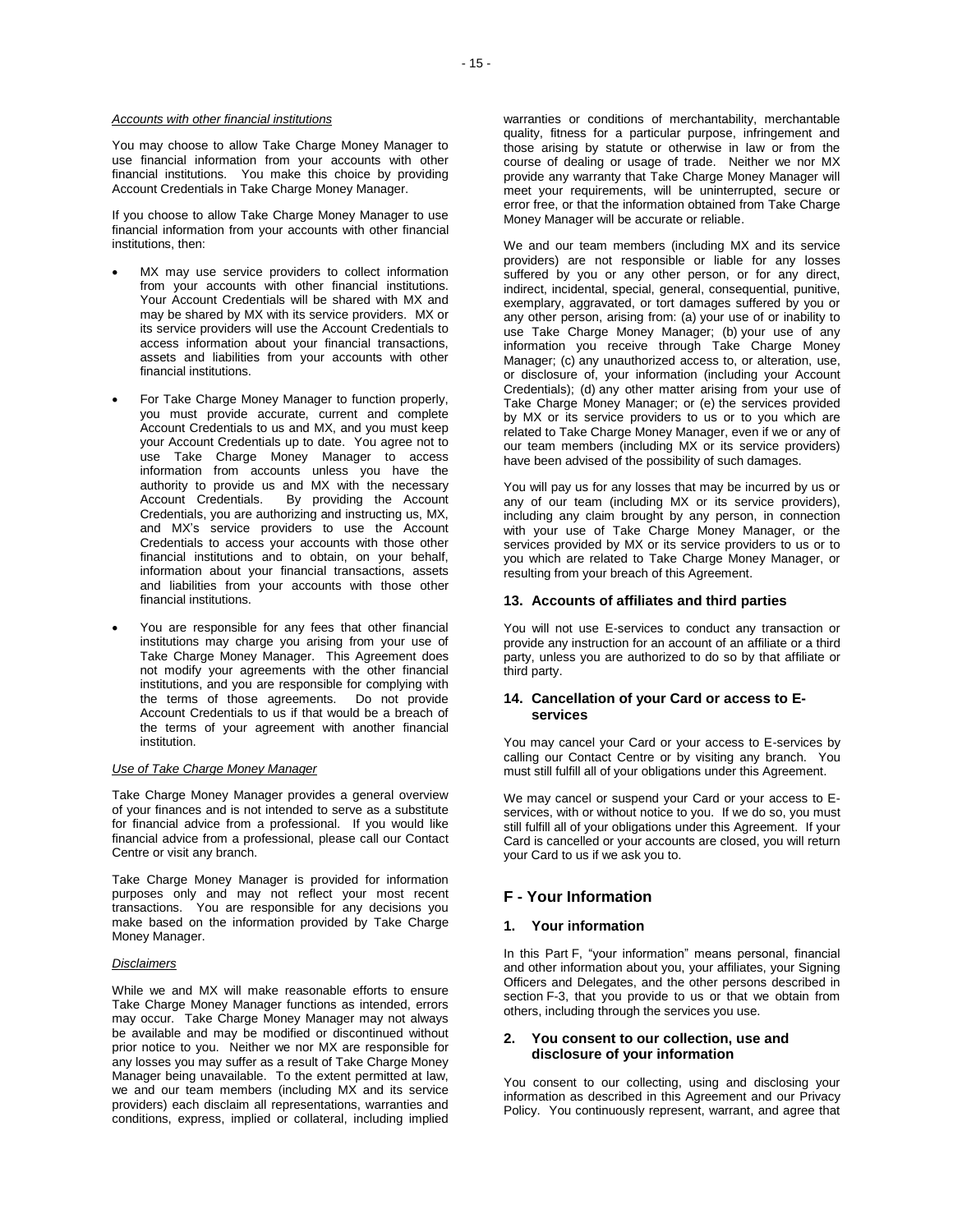your affiliates, Signing Officers and Delegates, and the other persons described in section F-3, have each consented to our collecting, using and disclosing their information as described in this Agreement and our Privacy Policy. You will provide us with such documents as we may request from time to time to confirm their consents. You may obtain a copy of our current Privacy Policy on our website, by calling our Contact Centre, or by visiting any branch.

## **3. How we collect and use your information**

When you ask to begin a relationship with us and during the course of our relationship, we may collect information including:

- Information about you and your background, including your name, type of business, intended use of your accounts, date and jurisdiction of incorporation or organization, confirmation of your legal existence or organization, address, and other contact information (and, if you are an individual, your date of birth and the nature of your principal business or occupation);
- Information about your Signing Officers and their background, including their names, addresses, contact information, genders, ages, dates of birth, occupations, employment histories, and identification (such as government issued photo ID, credit file, and other types of identification acceptable to us);
- Information about your Delegates, including their names, titles and contact information;
- Information about your ownership, control and structure;
- Information about your beneficial owners, including: if you are a corporation, the names of all directors and the names and addresses of all persons who own or control, directly or indirectly, 25 per cent or more of the shares of the corporation; if you are a trust, the names and addresses of all trustees and known beneficiaries and settlers of the trust; if you are an entity other than a corporation or trust, the names and addresses of all persons who own or control, directly or indirectly, 25 per cent or more of the entity;
- If you are a not-for-profit organization, whether you are a registered charity under the *Income Tax Act* (Canada) or an organization that solicits charitable donations from the public;
- Information about your dealings with and through us, including information about your financial transactions and your use of our services;
- Your preferences in relation to the financial products and services we provide to you;
- If you choose to allow Take Charge Money Manager to access your accounts with other financial institutions, information about those accounts (including account numbers. usernames. passwords. and other usernames, passwords, and credentials) and information about your dealings with and through those financial institutions;
- Other information we may need to provide you with particular services; and
- Other information which is required by applicable laws, including laws relating to taxation, money laundering and terrorist financing.

We may collect information from you, from your Signing Officers and Delegates, from the other persons described above, and from other sources, including from:

- Government agencies and registries, law enforcement authorities, and public records;
- Credit reporting agencies;
- Other financial or lending institutions;
- Organizations with whom you make arrangements, and other service providers or agents, including payment card networks;
- References you have provided;
- Persons authorized to act on your behalf under a power of attorney or other legal authority;
- Your interactions with us, including in person, over the phone, at an ATM, through your Coast Online Banking Platform, Coast Mobile Banking or our Contact Centre services, through email or the internet, or through other systems used to access our services; and
- Records that reflect your dealings with and through us.

You authorize our collection of your information from these sources and, if applicable, you authorize these sources to give us the information.

We will limit the collection and use of your information to what we require in order to serve you as our member and to administer our business, including:

- To verify your identity, the identity of your Signing Officers and Delegates, and the identity of the other persons described above;
- To determine your eligibility for products and services;
- To evaluate and process your applications, accounts, transactions and Records;
- To provide you with our services, and information related to your accounts, our services, and your membership with us;
- To contact you relating to your accounts, services, and membership with us;
- To analyze your needs and activities to help us serve you better, and to develop new products and services;
- To inform you about new business initiatives, including contacting you to obtain your views and to encourage you to express your views about them;
- To investigate and help protect you, us and others against financial abuse, fraud, error, criminal activity and other risks;
- To help manage and assess our risks, operations and relationship with you;
- To conduct research and generate statistics related to our business, products, services and membership, including statistics summarizing demographics of member voting;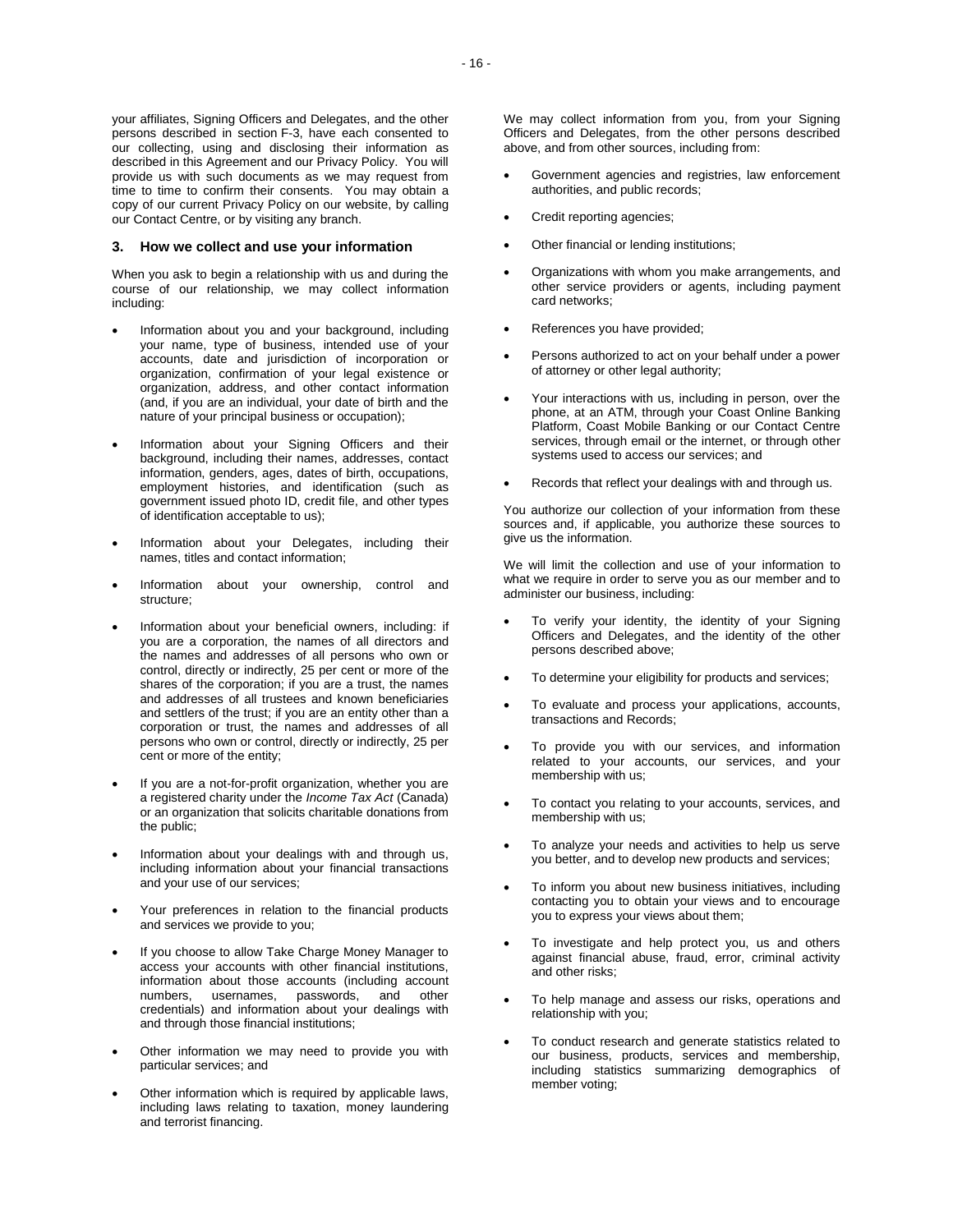- To help us collect a debt or enforce an obligation owed to us by you; and
- To comply with applicable laws and requirements of regulators, including self-regulatory organizations.

We may keep and use your information for as long as needed for the purposes described in this Agreement, even if you cease to be a member.

## **4. How we disclose your information**

We will limit the disclosure of your information to what we require in order to serve you as our member and to administer our business, including:

- When we disclose your information at your request or with your consent;
- To the extent authorized by this Agreement or any other agreement between you and us;
- In response to a court order, search warrant or other demand or request, which we believe to be valid;
- To meet requests for information from regulators, including self-regulatory organizations of which we are a member or participant, or to satisfy legal and regulatory requirements applicable to us;
- To members of our team and other organizations that perform services for you or for us, or on our behalf;
- To payment card networks in order to operate or administer the payment card system that supports your accounts and our services;
- To investigate and help protect you, us and others against financial abuse, fraud, error, criminal activity and other risks;
- When we sell all or part of our business, insure, sell or securitize assets, or merge or amalgamate parts of our business, or when considering those transactions;
- To help us collect a debt or enforce an obligation owed to us by you; and
- Where required or permitted by law.

Recipients of your information, including our team members and other organizations that perform services for us or for you, may be located outside of Canada, and may be required to disclose your information under the laws that apply in the jurisdiction where they are located.

#### **5. E-services**

When you or your Signing Officers or Delegates use your Coast Online Banking Platform, Coast Mobile Banking, our websites, or other E-services, we may also collect:

- Device information, including information about your operating system, browser, software applications, IP address, geolocation and security status, to improve your experience and to protect against financial abuse, fraud, error, criminal activity and other risks.
- Website use information such as browsing behavior on our sites and links, locations you click, form data and downloads as well as other data gathered from the use of web tools (for example, cookies, web beacons,

tagging, and Google Analytics) to better understand your interests and needs so that we can serve you better.

## **6. How we share your information within the CCS group of companies**

We may share your information within the CCS group of companies for the following purposes:

- To manage your total relationship within the CCS group of companies, including servicing your accounts and maintaining consistent information about you, your Signing Officers and Delegates, and the other persons described in section F-3;
- To manage and assess our risks and operations, including to collect a debt owed to us by you; and
- To comply with legal or regulatory requirements.

You may not withdraw your consent for these purposes.

We may also share your information within the CCS group of companies to allow others in the group to tell you about their products and services. In order to understand how we use your information for marketing purposes and how you can withdraw your consent, see "How we use your information for marketing purposes" in section F-10.

## **7. How we use your Social Insurance Number (SIN)**

If you are an individual and you ask for accounts or services that may generate interest or other investment income, we will ask for your SIN for revenue reporting purposes. This is required by the *Income Tax Act* (Canada). If we ask for your SIN for other purposes, you can choose not to provide it. When you provide us with your SIN, we may also use it as an aid to identify you and to keep your information separate from that of other members with a similar name, including through the credit granting process. You may choose not to allow us to use your SIN as an aid to identify you with credit reporting agencies.

#### **8. Credit reporting agencies and other lenders**

When you open an account, or when you apply for overdraft protection or a line of credit, loan, mortgage or other credit facility, we may ask you and your Signing Officers to provide information about your and their employment and finances, and we may exchange information and reports about you and your Signing Officers with credit reporting agencies and other lenders at the time of and during the application process, and on an ongoing basis to review and verify your and their creditworthiness, establish credit and hold limits, help us collect a debt or enforce an obligation owed to us by you, or manage and assess our risks. You may choose not to have us conduct a credit check in order to open an account or assess an application for credit. Once you have an account or a credit facility with us and for a reasonable period of time afterwards, we may from time to time disclose your information to other lenders and credit reporting agencies requesting such information, which helps establish your credit history and supports the credit granting and processing functions in general. We may obtain information and reports about you and your Signing Officers from Equifax Canada Inc., Trans Union of Canada, Inc., or any other credit reporting agency. You and your Signing Officers may access and rectify any of your personal information contained in their files by contacting them directly through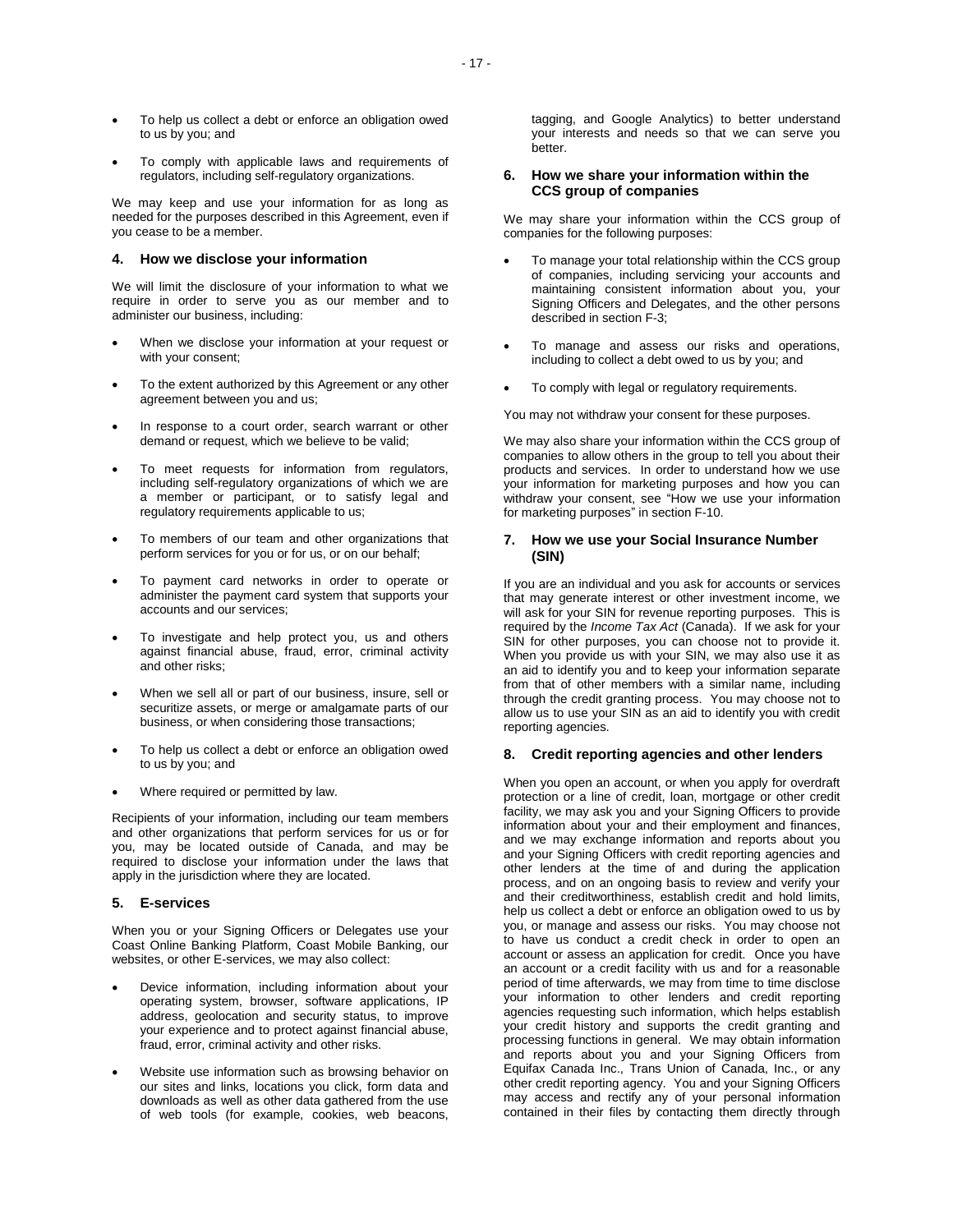their respective websites www.consumer.equifax.ca and www.transunion.ca. Once you have applied for any credit product with us, you may not withdraw your consent to this exchange of information.

## **9. Preventing, detecting and suppressing fraud**

In order to prevent, detect or suppress financial abuse, fraud or criminal activity, protect our assets and interests, assist us with any internal or external investigation into potentially illegal or suspicious activity, or manage, defend or settle any actual or potential loss in connection with these activities, we may collect from, use and disclose your information to, any person or organization (including your next-of-kin or representative), fraud prevention agency, regulatory or government body, the operator of any database or registry used to check information provided against existing information, or insurance companies or financial or lending institutions. For these purposes, your information may be pooled with data belonging to other individuals and subject to data analytics.

## **10. How we use your information for marketing purposes**

We may also use your information for marketing purposes, including to:

- Tell you about other products and services that may be of interest to you, including those offered by other businesses within the CCS group of companies, and others we select;
- Determine your eligibility to participate in contests, surveys or promotions;
- Conduct research, analysis, modeling, and surveys to assess your satisfaction with us as a member, and to develop products and services; and
- Contact you by telephone, mail, email, text message, ATM or other methods.

With respect to these marketing purposes, you may choose not to allow us to:

- Contact you by telephone, mail, email, text message, ATM or other methods, with offers that may be of interest to you; or
- Contact you to participate in research and surveys.

#### **11. Your health information**

If you are an individual, we collect, use and disclose information about your health in order to provide you with third party creditor insurance products requested by you, and to assist in the administration of any claims under those creditor insurance products. We do not use this information for any purpose unrelated to these creditor insurance products, and we do not share it within the CCS group of companies.

## **12. We may record our interactions**

When you are speaking with one of our telephone service representatives or internet live chat agents, or messaging with us through social media, we may monitor and record our discussions for our mutual protection, to enhance customer service, and to confirm our discussions with you. We use security cameras at our branches and ATMs to protect our members and ourselves from criminal activity.

If you prefer not to be recorded by audio or video, many but not all transactions can be conducted using your Coast Online Banking Platform or Coast Mobile Banking.

You will not record our interactions without our prior consent.

#### **13. How you can opt-out**

If you wish to opt-out or withdraw your consent at any time for any of the opt-out choices described in this Agreement or our Privacy Policy, you may do so by calling our Contact Centre, visiting any branch, or contacting our Privacy Office. Please read our Privacy Policy for additional information about your opt-out choices.

#### **14. If you have questions**

Please read our Privacy Policy if you have any questions about:

- how we collect, use and disclose your information;
- how to request access to your information; or
- how to correct your information.

If your question remains unresolved, you may call our Contact Centre, visit any branch, or contact our Privacy Office at: Privacy Office, Coast Capital Savings, 800-9900 King George Blvd, Surrey, BC V3T 0K7, email: centralprivacyoffice@coastcapitalsavings.com, or toll-free at 1.888.517.7000 (please ask for our Privacy Office).

# **G - General**

#### **1. If you have a problem or concern**

Tell us about your problem or concern in the way that is most<br>convenient for you. You may contact a service You may contact a service representative by calling our Contact Centre (1-888-517- 7000), by visiting any branch, or by using the e-mail form provided on our website.

If your concern remains unresolved, you may contact the manager at any branch.

If your concern still remains unresolved, you have additional options described in our statement on complaint handling procedures, which is available on our website, by calling our Contact Centre, or by visiting any branch.

If you have a complaint regarding a potential violation of a consumer protection law, a public commitment, or an industry code of conduct, you may contact the FCAC in writing at: 6th Floor, Enterprise Building, 427 Laurier Ave. West, Ottawa, Ontario, K1R 1B9. The FCAC can also be contacted by telephone at 1-866-461-3222, or through its website at www.fcac-acfc.gc.ca. However, the FCAC does not become involved in matters of redress or compensation all such requests must follow the process described above.

#### **2. How we communicate with you**

We may send any paper notice or other communication to the most recent mailing address shown in our records. If we send it by ordinary mail, you will be considered to have received it five business days after the post-mark. If we deliver it by hand, you will be considered to have received it when delivered. If mail service is disrupted, we will tell you where to pick up your paper statements. You will be considered to have received your paper statement on the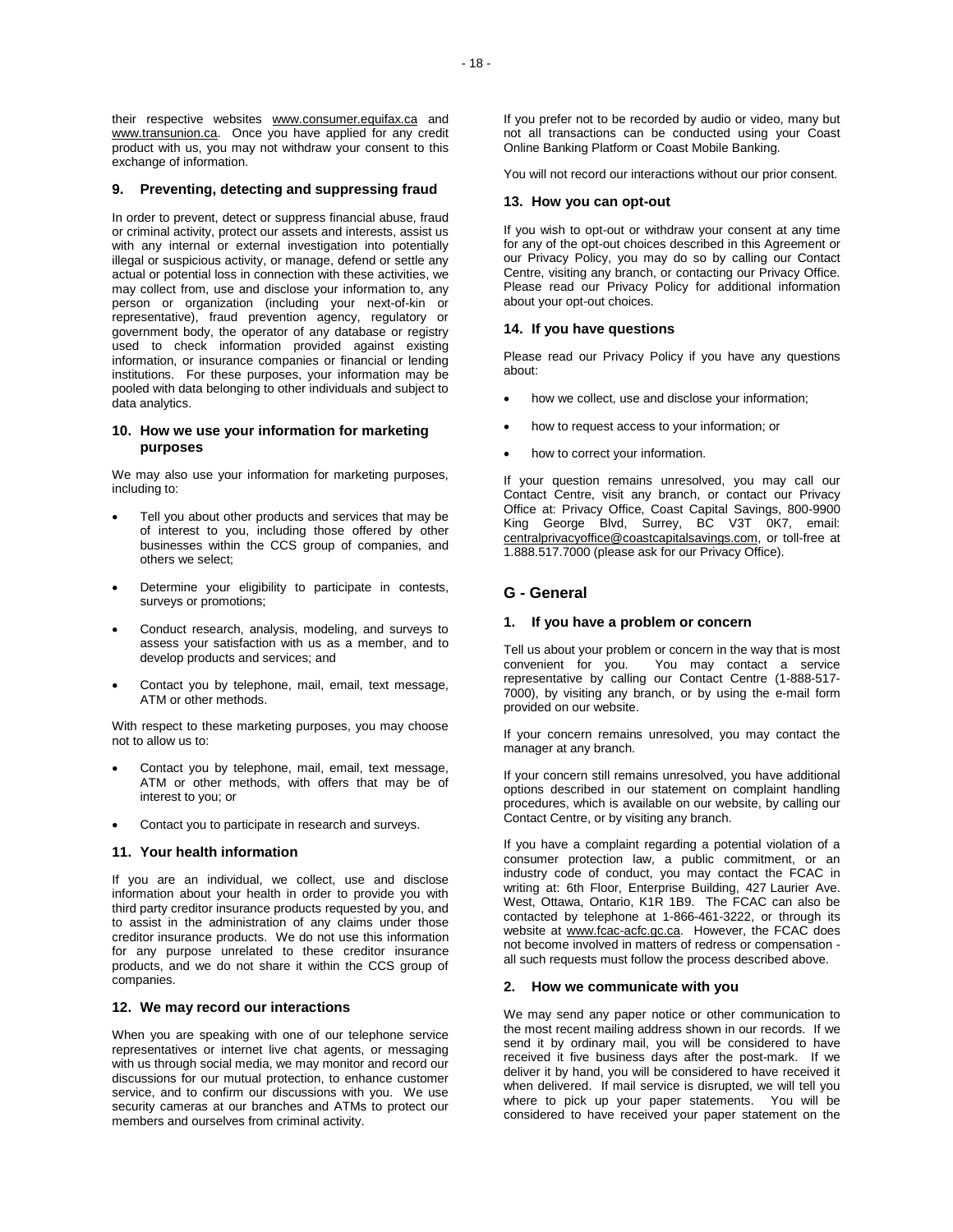day it is available for you to pick up, whether or not you do so.

Under applicable law we require your consent to send you certain communications by electronic methods. We will not send you those communications by electronic methods unless you have signed or otherwise accepted our Consent to Electronic Delivery of Documents. If you consent and we send you a notice or other communication by electronic methods, then you will be considered to have received it when the electronic communication enters the information system designated by you in the Consent to Electronic Delivery of Documents.

You acknowledge that there are inherent risks in electronic communications, and that the security of electronic communications is not guaranteed. You accept all risks associated with the communication methods used with your accounts or our services, including the risks that the use of mail, courier or unencrypted communications might not be secure, reliable, private, or confidential.

#### **3. We may change this Agreement**

This version of this Agreement is effective as of the day Coast Capital Savings Federal Credit Union continues under the *Bank Act* (Canada), and replaces older versions of this Agreement. We may propose to change, either permanently or temporarily, any term of this Agreement (including fees, charges or other amounts required to be paid by you under this Agreement) or replace this Agreement with another agreement, at any time. We will give you notice of a proposed change and any other information required by law, at least 30 days before the change is to come into effect (as stated in the notice). We may give you notice of a proposed change by any method allowed by applicable law, including:

- Providing a notice with your paper statement or eStatement;
- Sending you a paper or electronic notice;
- Posting a notice in our branches;
- Displaying a notice at or near our ATMs; or
- Posting a notice on our website.

You may refuse the change by closing your accounts without cost within 30 days of the effective date of the change.

You can obtain a copy of the current version of this Agreement on our website, by calling our Contact Centre, or by visiting any branch.

# **4. Services are "as is" and "as available"**

Services are provided on an "as is" and "as available" basis. Except as otherwise expressly provided in this Agreement or where prohibited by law, we disclaim all representations, warranties and conditions, express, implied or collateral, including implied warranties or conditions of merchantability, merchantable quality, fitness for a particular purpose, infringement and those arising by statute or otherwise in law or from the course of dealing or usage of trade. We do not represent or warrant that our services will meet your requirements, or that the operation of our services will be uninterrupted, secure or error free.

## **5. Our liability is limited**

You agree that we will be liable to you only for your direct damages resulting from our gross negligence, fraud or willful misconduct arising directly from our performance of our obligations under this Agreement or the services provided to you. We will not be liable to you for any other direct damages, and our aggregate liability to you for all claims arising out of or related to this Agreement or the services provided to you shall be limited to a maximum of \$5,000.

We will not under any circumstances be liable to you for any other damages or losses suffered by you or any other person, including indirect, incidental, special, general, consequential, aggravated or punitive damages, loss of profits, loss of revenue, loss of business opportunities, inconvenience, claims of other persons, or any other foreseeable or unforeseeable losses resulting directly or indirectly out of this Agreement or the services provided to you, even if we were advised of the possibility of such damages or losses, or the damages or losses resulted from our gross negligence, fraud or willful misconduct.

We will not under any circumstances be liable for direct damages or any other damages or losses suffered by you or any other person, where the damages or losses result from:

- Our exercising any right we have under this Agreement, or our acting or failing to act on any instructions provided by you;
- Any breach of this Agreement by you, your Signing Officers or Delegates, your employees or agents, or any other person for whom you are responsible;
- Any inaccuracies in, or inadequacies of, any information or instructions provided to us by you, your Signing Officers or Delegates, your employees or agents, or any other person for whom you are responsible;
- Any failure, error, malfunction or unavailability of any system or equipment of any person;
- Any failure, error or delay in any service or the processing of any transaction;
- Any act or failure to act by you, your Signing Officers or Delegates, your employees or agents, or any other person for whom you are responsible, or any third party;
- Any forged or unauthorized instrument or otherwise unauthorized transaction, any forged or unauthorized signature, any material alteration on any instrument, instruction or document relating to a transaction, any counterfeit instrument, or any other fraud or unauthorized account activity or use of our services;
- The implementation of any transaction or any instruction where we have been provided with any Identity or Proof of Identity;
- Your loss of any official cheque or other instrument provided to you by us.
- Any dispute with any person relating to a claim for entitlement to funds in an account;
- Our decision to freeze an account, or to hold funds, or to refuse or delay a transaction;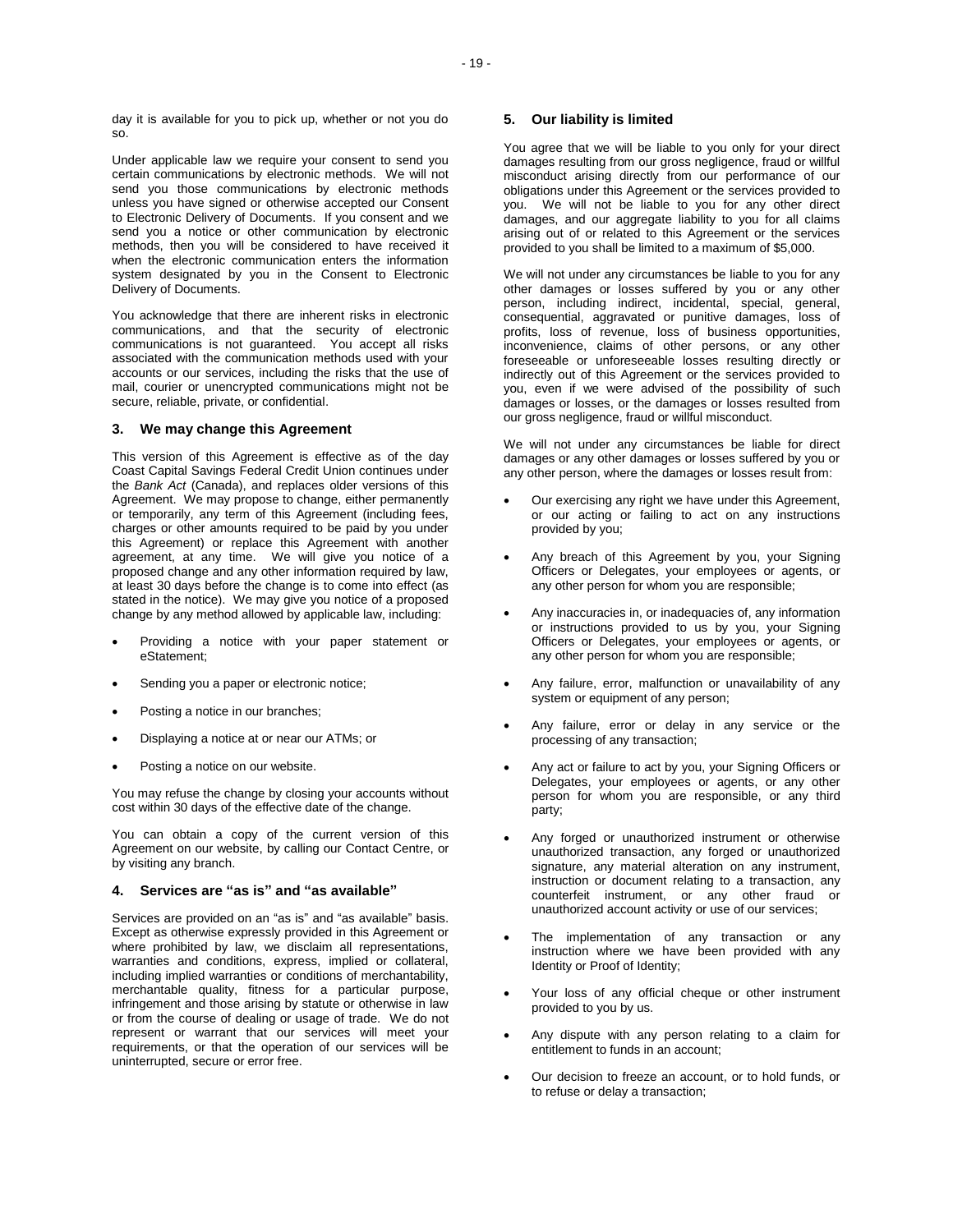- Our failure to perform any of our obligations due to any cause beyond our exclusive control; or
- Any other circumstances where we have disclaimed liability or responsibility under this Agreement or you have accepted a risk under this Agreement.

We will not under any circumstances be liable for direct damages or any other damages or losses suffered by you or any other person, where you could with reasonable diligence have obtained coverage for the damages or losses with a commercially available policy of insurance.

The limitations in this section apply to any act or omission by us or by any of our team members, whether or not the act or omission would otherwise give rise to a cause of action in contract, tort, statute or any other doctrine of law.

## **6. You will pay any losses we incur**

You will pay us for any losses that may be incurred by us or any of our team, including any claim brought by any person, that result directly or indirectly from this Agreement, the operation of your accounts, the provision of any services to you, our acting or failing to act on your instructions, or any circumstances where we have disclaimed liability or responsibility under this Agreement or you have accepted a risk under this Agreement, except to the extent that the losses result directly from our gross negligence, fraud or willful misconduct.

## **7. We may recover our costs and legal fees**

You will pay us for any costs we incur to recover amounts that you owe us. These costs include legal fees on a solicitor and own client basis as well as reasonable counsel fees charged by our legal department.

# **8. We may set off your debts against your accounts**

We may apply a positive (credit) balance in any of your accounts against any debt, obligation or liability you may owe to us. We can set off these balances in any manner we consider necessary, and we are not required to give you notice before we do so.

All security held by us for any debt, obligation or liability, whether now or in the future, is also security for any debt, obligation or liability arising under this Agreement, from the operation of your accounts, or from use of our services. We may apply such security to such debt, obligation or liability, with or without notice.

## **9. How to serve documents on us, and how we may serve documents on you**

Your "branch of account" may be identified in your account opening process, and it will be your branch of account for all subsequent accounts opened by you under the same membership. If a branch of account is not identified in your account opening process, then we may designate the branch of account. For legal purposes, accounts are considered to be maintained at the branch of account. Service on us of notices, demands or legal documents must be made at the branch of account. You may find your branch of account on your paper statement or eStatement, through your Coast Online Banking Platform, by searching for your branch name to locate your branch on our website, by calling our Contact Centre, or by visiting any branch.

We may serve you with any notice, demand or legal document in any way that we are permitted to send you notices under "How we communicate with you" in section G-2, and the notice, demand or legal document is deemed to have been served when we are entitled to consider that you have received it under that section.

## **10. Our records are binding on you**

In the absence of evidence to the contrary, our records are conclusive and binding on you for all purposes, and will be admissible in any legal, administrative or other proceeding as if such records were original written documents. Our records will be conclusive proof of the information contained in such records, including information relating to transactions on your accounts, any instructions or notices given by you, by your Signing Officers or Delegates or by us, your use of any Card, your use of any services, and the contents of any envelope deposited by you into an ATM or business depository.

# **11. We may pay into court**

If there is a dispute or any uncertainty about who is entitled to the money in an account or who is able to provide instructions on an account, we are entitled to either apply to court for directions or to pay the money in the account into court and be fully discharged. In either case, you will pay us any legal and other costs we incur.

# **12. You must notify us if you change your address, residency, tax residency, or United States person status**

You must notify us immediately of any change to your mailing address. If you do not, your last known address will be your current address for any purpose under this Agreement. If we are unable to deliver any communication or any communication is returned, we may stop attempting to communicate with you until we receive accurate contact information.

You must notify us immediately of any change to your residency. If you are no longer a resident of Canada, we may close your accounts and, whether or not we close your accounts, you will immediately pay all amounts owing under this Agreement free and clear of all foreign taxes, holdbacks and all withholding taxes.

You must provide us with updated information within 30 days of any change to your tax residency information or United States person status. You declare that the tax residency information and United States person status you provided to us (including any tax identification number) are, to the best of your knowledge and belief, correct and complete. Failure to provide satisfactory self-certification of tax residency or United States person status may result in your account information being reported to the relevant tax authority and you may be subject to a penalty under the *Income Tax Act* (Canada).

# **13. Which laws govern this Agreement?**

This Agreement is governed by the laws of the province of British Columbia and the laws of Canada applicable in British The courts located in Vancouver, British Columbia will have exclusive jurisdiction in the event of any dispute relating to this Agreement.